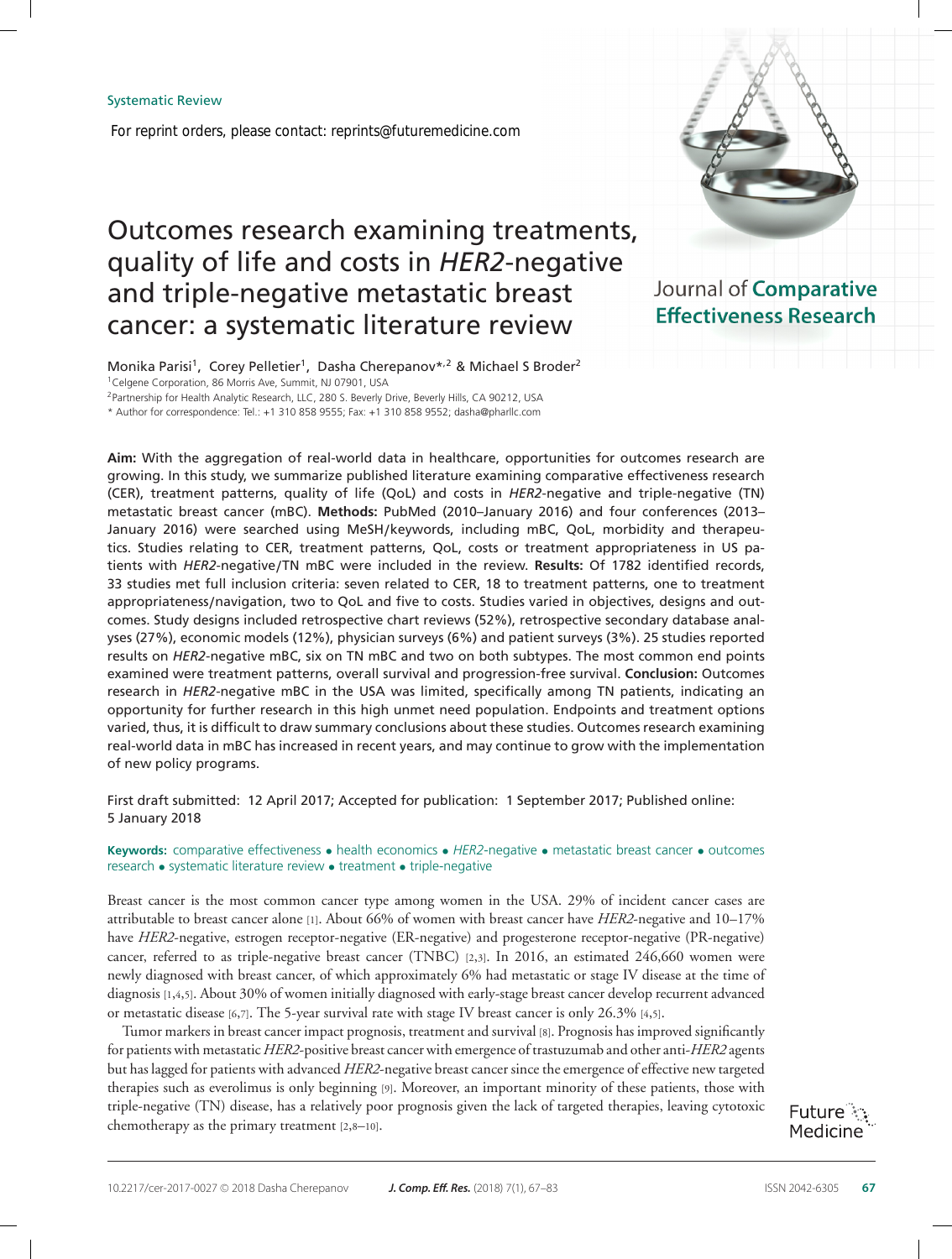According to a recent estimate, breast cancer accounts for about US\$16.5 billion in expenditures in the USA, which is the leading cost for any single cancer type [11,12]. Quality of life (QoL) research also indicates that QoL of breast cancer patients is poor [13–15]. While there is a large body of literature on topics related to the burden of disease in breast cancer, the literature in metastatic breast cancer (mBC) is limited and variable in methodologic quality, particularly in patients with *HER2*-negative and TN subtypes (e.g., Foster *et al.* [16]). Considering the substantial economic and humanistic burden of breast cancer, research into both patient-centered and economic outcomes is important in informing clinicians, patients and payers [5,12,17].

With the passage of the 21st Century Cures Act in 2016 and the abundance of healthcare data collected via electronic health records and insurance claims, the potential of outcomes research using real-world data (RWD) is being widely acknowledged in the USA. The US FDA defines real-world evidence as *"data regarding the usage, or the potential benefits or risks, of a drug derived from sources other than randomized control trials"* [55]. Within the 21st Century Cures Act, there are plans to establish a framework describing sources for RWD, and developing standards and methodologies for collection and analysis of RWD. Additionally, American Society of Clinical Oncology (ASCO) recently published their position on the use of observational research in informing clinical decision-making and highlighting the potential of this research to help advance the evidence base for cancer care, serving as a complement for data that have already been generated in randomized control trials and answering questions that were not answered in randomized control trials. [56].

In this literature review, we examined several different types of observational research, and broadened our search to include economic studies and those related to QoL, thus describing the included studies as 'outcomes research'. Conducting outcomes research in oncology, specifically to compare effectiveness end points, can be challenging as disease biology differs by cancer type, line of therapy definitions can be arbitrary and many RWD sources do not capture clinical response, progression or even survival. To better understand the extent and study characteristics of current outcomes research related to *HER2*-negative and TN mBC, we conducted a systematic literature review to summarize the recent publications on comparative effectiveness research (CER), treatment patterns and appropriateness, QoL and costs in these patients.

## **Methods**

# Data sources & search strategy

We searched PubMed and four online conference databases: ASCO Annual Meeting, ASCO Breast Cancer Symposium, ASCO Quality Care Symposium and San Antonio Breast Cancer (SABC) Symposium. To supplement this search, we also reviewed the references of articles included for data abstraction.

PubMed was searched to identify studies in *HER2*-negative and TN mBC patients, accounting for a variety of ways the terms of interest may be referenced in the literature using keywords and Medical Subject Headings terms: 'metastatic breast cancer', 'breast neoplasms', 'triple negative', 'estrogen receptor negative', 'progesterone receptor negative', 'human epidermal growth factor receptor 2 negative', 'costs and cost analysis', 'economics', 'cost of illness', 'quality of life', 'health services', 'morbidity', 'survival', 'mortality', 'epidemiologic studies', 'therapeutics', 'comparative', 'effectiveness', 'guidelines as topic', 'pain', 'self report', 'evaluation studies as a topic' and 'disease management' (Tables 1 & 2).

The search strings, shown in Tables 1 & 2, were developed based on review of keywords in relevant published literature and the US National Library of Medicine Health Services Research PubMed Queries [19]. The PubMed search (conducted in January 2016) was limited to literature published within the past 5 years and written in the English language. The 5-year search limit was imposed to capture the most current literature, while also considering the recent availability of everolimus for women with advanced hormone receptor (HR)-positive/*HER2*-negative mBC [20]. The four conferences (ASCO Annual Meeting, ASCO Breast Cancer Symposium, ASCO Quality Care Symposium and SABC Symposium) were searched online for abstracts presented in 2013 through 2015, using generic keywords – breast, metastatic and negative.

# Screening & selection criteria

Identified articles were screened in three phases. In the first phase, the article titles and abstracts were screened to ensure the reported results were in human subjects, in patients with *HER2*-negative or TN mBC and in the US market. In the second Phase, the titles and abstracts of the articles that passed the first Phase were screened for acceptable study types: for example, not systematic reviews/meta-analyses reporting on one or fewer treatments, Phase I, II or III clinical trials and clinical studies on biomarkers *in vivo*/*vitro*. In the final screening phase, the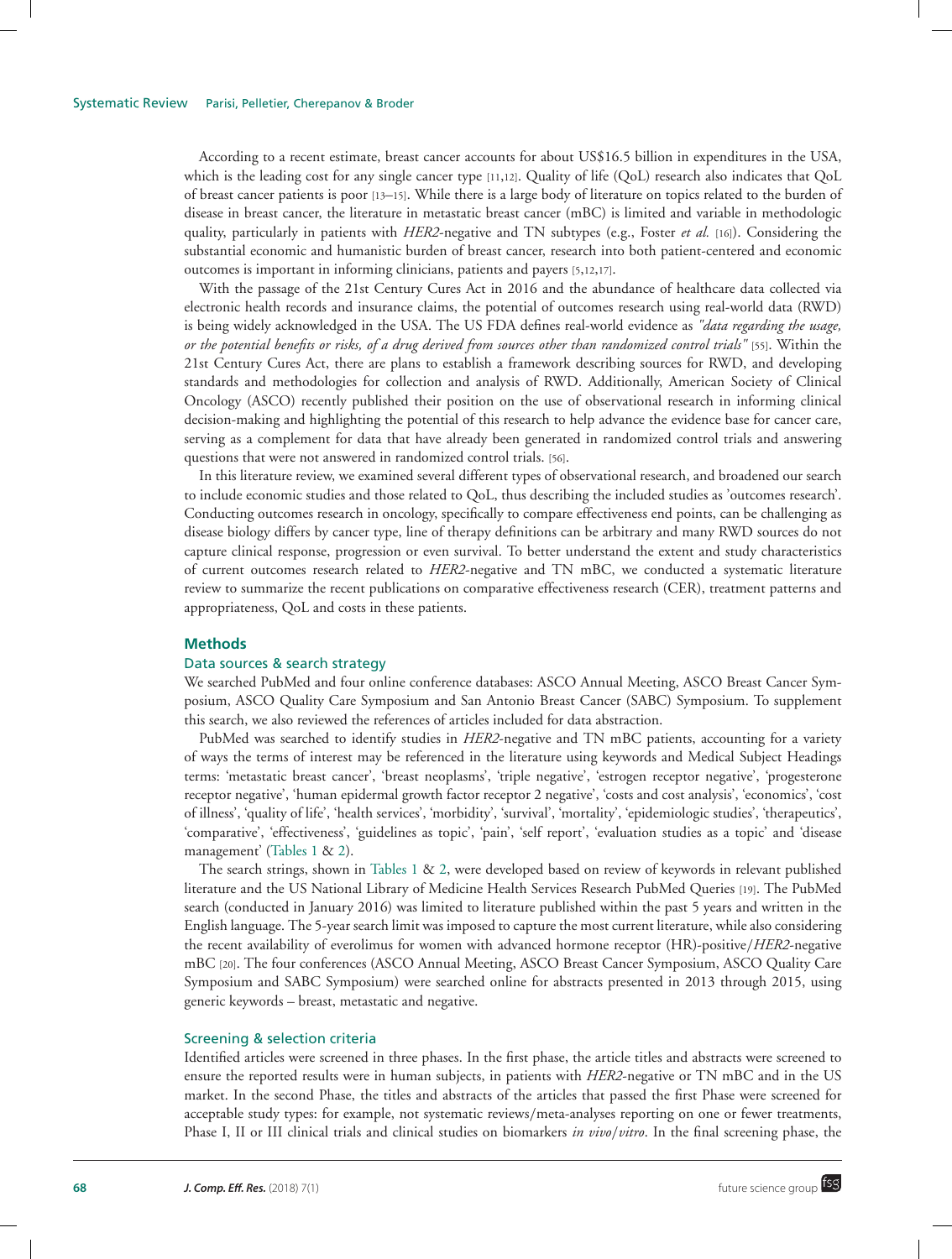| Table 1. Patient population search strings.       |                                                                                                                                                                                                                                                                                                                 |  |  |  |  |
|---------------------------------------------------|-----------------------------------------------------------------------------------------------------------------------------------------------------------------------------------------------------------------------------------------------------------------------------------------------------------------|--|--|--|--|
| Search terms                                      | <b>PubMed search string</b>                                                                                                                                                                                                                                                                                     |  |  |  |  |
| Metastatic breast cancer                          | ('secondary' [Subheading] OR 'secondary' [All Fields] OR 'metastatic' [All Fields]) AND ('breast neoplasms'<br>[MeSH Terms]) OR ('breast' [All Fields] AND 'neoplasms' [All Fields]) OR 'breast neoplasms' [All Fields] OR<br>('breast' [All Fields] AND 'cancer' [All Fields]) OR 'breast cancer' [All Fields] |  |  |  |  |
| Triple negative                                   | triple [All Fields] AND negative [All Fields]                                                                                                                                                                                                                                                                   |  |  |  |  |
| ER negative                                       | 'er' [All Fields] AND negative [All Fields]                                                                                                                                                                                                                                                                     |  |  |  |  |
| ER negative                                       | ('receptors, estrogen' [MeSH Terms] OR 'receptors' [All Fields] AND 'estrogen' [All Fields]) OR 'estrogen<br>receptors' [All Fields] OR ('estrogen' [All Fields] AND 'receptor' [All Fields]) OR 'estrogen receptor' [All<br>Fields] AND negative [All Fields]                                                  |  |  |  |  |
| PR negative                                       | 'pr' [All Fields] AND negative [All Fields]                                                                                                                                                                                                                                                                     |  |  |  |  |
| PR negative                                       | ('receptors, progesterone' [MeSH Terms] OR ('receptors' [All Fields] AND 'progesterone' [All Fields]) OR<br>'progesterone receptors' [All Fields] OR ('progesterone' [All Fields] AND 'receptor' [All Fields]) OR<br>'progesterone receptor' [All Fields] AND negative [All Fields]                             |  |  |  |  |
| HER2-negative                                     | HER2-negative [All Fields]                                                                                                                                                                                                                                                                                      |  |  |  |  |
| HER2-negative                                     | ('ERBB2 protein, human' [Supplementary Concept] OR 'ERBB2 protein, human' [All Fields] OR 'human<br>epidermal growth factor receptor 2' [All Fields]) AND negative [All Fields]                                                                                                                                 |  |  |  |  |
| ER: Estrogen receptor; PR: Progesterone receptor. |                                                                                                                                                                                                                                                                                                                 |  |  |  |  |

full-texts of the remaining articles were screened to ensure the studies were in treated US human subjects with *HER2*-negative or TN mBC, reporting real-world research of interest. Finally, the references of the accepted articles were mined for key articles. This was done by flagging any reference for a study published in 2010 or later that mentioned 'human epidermal growth factor receptor 2', '*HER2'* or 'negative' in the title. All flagged articles were then screened using the approach described above. Conference abstracts were screened in one phase, and all studies (full-text articles and conference abstracts) that passed the screenings were abstracted. The entire screening and abstraction process of this review was conducted using specialized software [21].

# **Results**

# Search & screening overview

The search of PubMed, online ASCO and SABC conference databases, conducted on 12 January 2016, yielded 1070 studies identified in PubMed and 712 identified in conference searchers (Figure 1). After screening the literature, 22 full text articles and 11 conference abstracts (seven from ASCO; four from SABC) were accepted for abstraction; among these, four studies were included after mining references of accepted articles. Of the 34 accepted records, seven were on CER (six full-length articles; one abstract), 18 were on treatment patterns (ten full-length articles; eight abstracts), one was on treatment navigation and categorized as a treatment appropriateness study in this review (one full-length article; zero abstracts), two were on QoL (two full-length articles; zero abstracts) and five were on costs (three full-length articles; two abstracts).

# Overview of CER

There were six full-length CER studies identified: Dawood *et al.*, Dranitsaris *et al.*, Li *et al.*, Li *et al.*, Lin *et al.*, Xie *et al.* (Table 3) [22,23,24,25,26,27]. One CER study was reported in a conference abstract: Dranitsaris *et al.* [28].

Dawood *et al.* [22] conducted a retrospective chart review, using data from the Breast Medical Oncology Department of the University of Texas MD Anderson Cancer Center, to compare the prognosis of women with metastatic *HER2*-positive breast cancer with  $(n = 191)$  and without  $(n = 118)$  the addition of trastuzumab with the prognosis of women with *HER2-*negative disease (n = 1782). The main outcomes examined were 1-year survival rates among patients with *HER2*-negative disease, *HER2*-positive disease and trastuzumab treatment and *HER2*/neu-positive disease and no trastuzumab treatment, which were 75.1, 86.6 and 70.2%, respectively. After adjustment, women with *HER2*-positive disease who received trastuzumab had a 44% reduction in the risk of death compared with women with *HER2*-negative disease. Dranitsaris *et al.* [28] carried out a retrospective chart review to examine the time to treatment failure, safety and efficacy of eribulin in 90 patients with mBC, treated at eight US community oncology clinics. About 17 of 90 patients (18.9%) had TN mBC and 57 of 90 (63.3%) had prior anthracycline treatment. The differences in time to failure by TN status ( $p = 0.49$ ) and prior exposure to anthracyclines (hazard ratio:  $0.78$ ;  $p = 0.15$ ) were not significant. The authors concluded that time to treatment failure with eribulin was comparable regardless of TN status and prior exposure to anthracyclines. Dranitsaris *et al.* [23] conducted a retrospec-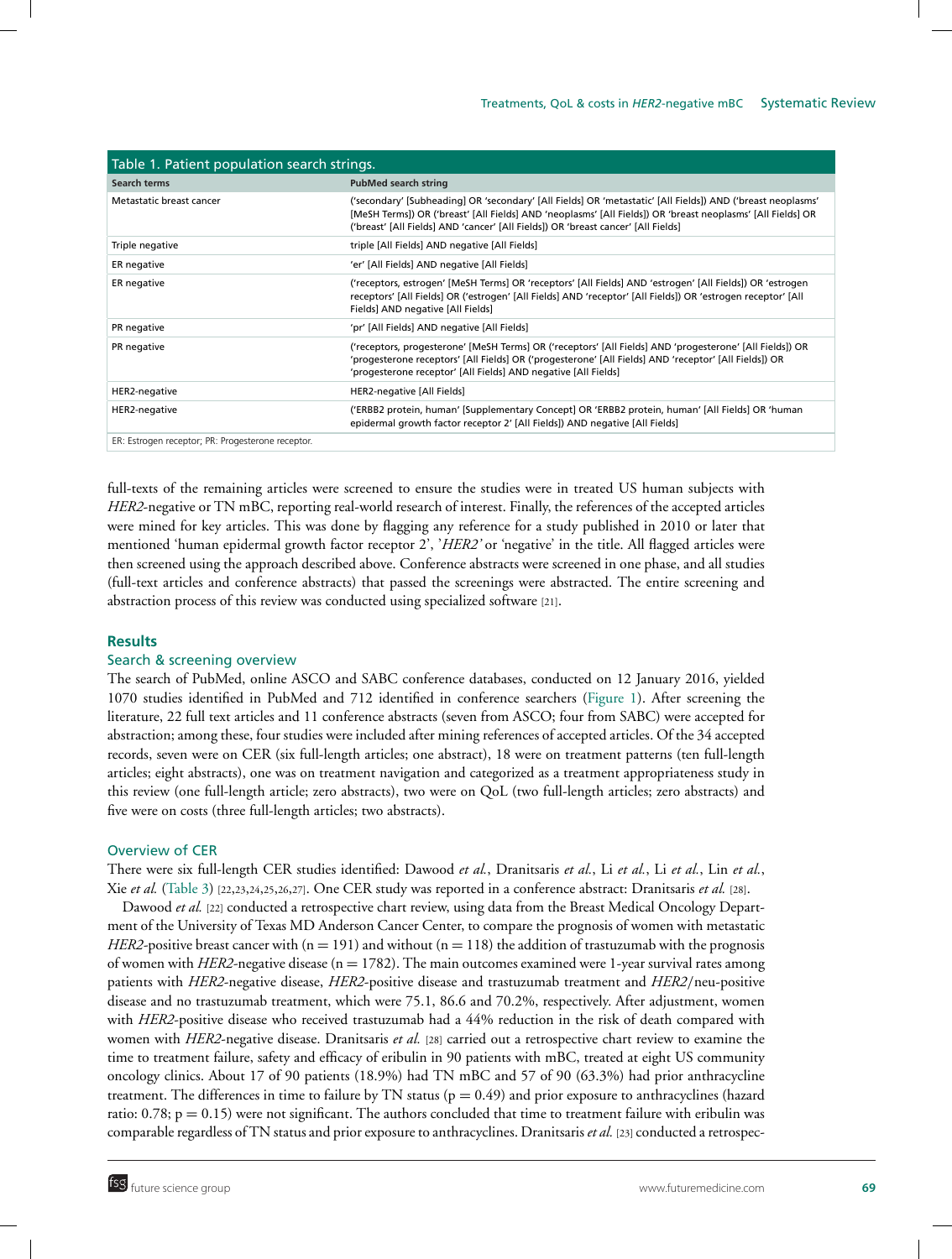| Table 2. Health economics and outcomes research search strings.                                                                                                                         |                                                                                                                                                                                                                                                                                                                                                                                                                                                                                                                                                                                                                                                                                                                                                                                                                                                                                                                                                                                                                                                                                                                                                                                                                                                                                                                                                                                                                                                                                                                                                                                                                                                                                                                                                                                                                                                                                                                                                                                             |  |  |  |  |  |
|-----------------------------------------------------------------------------------------------------------------------------------------------------------------------------------------|---------------------------------------------------------------------------------------------------------------------------------------------------------------------------------------------------------------------------------------------------------------------------------------------------------------------------------------------------------------------------------------------------------------------------------------------------------------------------------------------------------------------------------------------------------------------------------------------------------------------------------------------------------------------------------------------------------------------------------------------------------------------------------------------------------------------------------------------------------------------------------------------------------------------------------------------------------------------------------------------------------------------------------------------------------------------------------------------------------------------------------------------------------------------------------------------------------------------------------------------------------------------------------------------------------------------------------------------------------------------------------------------------------------------------------------------------------------------------------------------------------------------------------------------------------------------------------------------------------------------------------------------------------------------------------------------------------------------------------------------------------------------------------------------------------------------------------------------------------------------------------------------------------------------------------------------------------------------------------------------|--|--|--|--|--|
| <b>Search terms</b>                                                                                                                                                                     | <b>PubMed search string</b>                                                                                                                                                                                                                                                                                                                                                                                                                                                                                                                                                                                                                                                                                                                                                                                                                                                                                                                                                                                                                                                                                                                                                                                                                                                                                                                                                                                                                                                                                                                                                                                                                                                                                                                                                                                                                                                                                                                                                                 |  |  |  |  |  |
| Comparative effectiveness, unmet need,<br>patient-reported outcomes, self-report<br>or self-reported, pain                                                                              | (comparative [All Fields] AND effectiveness [All Fields]) OR (unmet [All Fields] AND need [All Fields]) OR ('patients'<br>[MeSH Terms] OR 'patients' [All Fields] OR 'patient' [All Fields]) AND ('research report' [MeSH Terms] OR ('research'<br>[All Fields] AND 'report' [All Fields]) OR 'research report' [All Fields] OR 'reported' [All Fields]) AND outcomes [All<br>Fields]) OR (('self report' [MeSH Terms] OR ('self' [All Fields] AND 'report' [All Fields]) OR 'self report' [All Fields]) OR<br>self-reported [All Fields]) OR ('pain' [MeSH Terms] OR 'pain' [All Fields])                                                                                                                                                                                                                                                                                                                                                                                                                                                                                                                                                                                                                                                                                                                                                                                                                                                                                                                                                                                                                                                                                                                                                                                                                                                                                                                                                                                                  |  |  |  |  |  |
| Burden of illness, outcomes, healthcare<br>utilization, healthcare service use,<br>morbidity, co-morbidity or<br>co-morbidities, survival or mortality                                  | ('cost of illness' [MeSH Terms] OR ('cost' [All Fields] AND 'illness' [All Fields]) OR 'cost of illness' [All Fields] OR ('burden'<br>[All Fields] AND 'illness' [All Fields]) OR 'burden of illness' [All Fields]) OR ('health services administration' [MeSH<br>Terms] OR 'epidemiologic studies' [MeSH Terms] OR 'epidemiology' [Subheading]) OR(('delivery of health care' [MeSH<br>Terms] OR ('delivery' [All Fields] AND 'health' [All Fields] AND 'care' [All Fields]) OR 'delivery of health care' [All Fields]<br>OR 'healthcare' [All Fields]) AND ('utilization' [Subheading] OR 'utilization' [All Fields]) OR ('patient acceptance of<br>health care' [MeSH Terms] OR ('patient' [All Fields] AND 'acceptance' [All Fields] AND 'health' [All Fields] AND 'care'<br>[All Fields]) OR 'patient acceptance of health care' [All Fields] OR ('health' [All Fields] AND 'care' [All Fields] AND<br>'utilization' [All Fields]) OR 'health care utilization' [All Fields])) OR (('delivery of health care' [MeSH Terms] OR<br>('delivery' [All Fields] AND 'health' [All Fields] AND 'care' [All Fields]) OR 'delivery of health care' [All Fields] OR<br>'healthcare' [All Fields]) AND service [All Fields]) OR (('health services' [MeSH Terms] OR ('health' [All Fields] AND<br>'services' [All Fields]) OR 'health services' [All Fields] OR ('health' [All Fields] AND 'care' [All Fields] AND 'service' [All<br>Fields]) OR 'health care service' [All Fields])) OR (('epidemiology' [Subheading] OR 'epidemiology' [All Fields] OR<br>'morbidity' [All Fields] OR 'morbidity' [MeSH Terms])) OR (('comorbidity' [MeSH Terms] OR 'comorbidity' [All Fields])<br>OR ('comorbidity' [MeSH Terms] OR 'comorbidity' [All Fields] OR 'comorbidities' [All Fields])) OR (('mortality'<br>[Subheading] OR 'mortality' [All Fields] OR 'survival' [All Fields] OR 'survival' [MeSH Terms]) OR ('mortality'<br>[Subheading] OR 'mortality' [All Fields] OR 'mortality' [MeSH Terms])) |  |  |  |  |  |
| Appropriateness and treatment,<br>adherence and treatment,<br>appropriateness and quideline,<br>adherence and guideline, inappropriate<br>and treatment, inappropriate and<br>guideline | (appropriateness [All Fields] AND ('therapy' [Subheading] OR 'therapy' [All Fields] OR 'treatment' [All Fields] OR<br>'therapeutics' [MeSH Terms] OR 'therapeutics' [All Fields])) OR (adherence [All Fields] AND ('therapy' [Subheading] OR<br>'therapy' [All Fields] OR 'treatment' [All Fields] OR 'therapeutics' [MeSH Terms] OR 'therapeutics' [All Fields])) OR<br>(adherence [All Fields] AND ('therapy' [Subheading] OR 'therapy' [All Fields] OR 'treatment' [All Fields] OR<br>'therapeutics' [MeSH Terms] OR 'therapeutics' [All Fields])) OR (Appropriateness [All Fields] AND ('guideline'<br>[Publication Type] OR 'guidelines as topic' [MeSH Terms] OR 'guideline' [All Fields])) OR (adherence [All Fields] AND<br>('quideline' [Publication Type] OR 'guidelines as topic' [MeSH Terms] OR 'guideline' [All Fields])) OR (inappropriate [All<br>Fields] AND ('therapy' [Subheading] OR 'therapy' [All Fields] OR 'treatment' [All Fields] OR 'therapeutics' [MeSH<br>Terms] OR 'therapeutics' [All Fields])) OR (inappropriate [All Fields] AND ('guideline' [Publication Type] OR 'guidelines<br>as topic' [MeSH Terms] OR 'guideline' [All Fields]))                                                                                                                                                                                                                                                                                                                                                                                                                                                                                                                                                                                                                                                                                                                                                                                                                    |  |  |  |  |  |
| Quality of care, monitoring and<br>guidelines, evaluation and guidelines,<br>management and quidelines, follow-up<br>and guidelines                                                     | (quality [All Fields] AND care [All Fields]) OR (monitoring [All Fields] AND ('guideline' [Publication Type] OR<br>'guidelines as topic' [MeSH Terms] OR 'guideline' [All Fields])) OR (('evaluation studies' [Publication Type] OR<br>'evaluation studies as topic' [MeSH Terms] OR 'evaluation' [All Fields]) AND ('quideline' [Publication Type] OR<br>'quidelines as topic' [MeSH Terms] OR 'quideline' [All Fields])) OR (('organization and administration' [MeSH Terms]<br>OR ('organization' [All Fields] AND 'administration' [All Fields]) OR 'organization and administration' [All Fields] OR<br>'management' [All Fields] OR 'disease management' [MeSH Terms] OR ('disease' [All Fields] AND 'management' [All<br>Fields]) OR 'disease management' [All Fields]) AND ('quideline' [Publication Type] OR 'quidelines as topic' [MeSH<br>Terms] OR 'guideline' [All Fields])) OR (follow [All Fields] AND up [All Fields] AND ('guideline' [Publication Type] OR<br>'quidelines as topic' [MeSH Terms] OR 'quidelines' [All Fields]))                                                                                                                                                                                                                                                                                                                                                                                                                                                                                                                                                                                                                                                                                                                                                                                                                                                                                                                                           |  |  |  |  |  |
| Quality of life (QoL)                                                                                                                                                                   | QoL [All Fields] OR 'quality of life' [MeSH Terms] OR ('quality' [All Fields] AND 'life' [All Fields]) OR 'quality of life' [All<br>Fields]                                                                                                                                                                                                                                                                                                                                                                                                                                                                                                                                                                                                                                                                                                                                                                                                                                                                                                                                                                                                                                                                                                                                                                                                                                                                                                                                                                                                                                                                                                                                                                                                                                                                                                                                                                                                                                                 |  |  |  |  |  |
| Costs, economics, cost of treatment,<br>cost of illness                                                                                                                                 | (cost [tiab] OR costs [tiab] OR 'costs and cost analysis' [MeSH Terms] OR 'economics' [Subheading]) OR (costs [tiab] OR<br>cost effective [tiab] OR economic [tiab]) OR ('economics' [Subheading] OR 'economics' [All Fields] OR ('cost' [All Fields]<br>OR 'costs and cost analysis' [MeSH Terms] OR ('costs' [All Fields] AND 'cost' [All Fields] AND 'analysis' [All Fields]) OR<br>'costs and cost analysis' [All Fields]) OR ('economics' [Subheading] OR 'economics' [All Fields] OR 'economics' [MeSH<br>Terms])) OR (('economics' [Subheading] OR 'economics' [All Fields] OR 'cost' [All Fields] OR 'costs and cost analysis'<br>[MeSH Terms] OR ('costs' [All Fields] AND 'cost' [All Fields] AND 'analysis' [All Fields]) OR 'costs and cost analysis' [All<br>Fields]) AND ('therapy' [Subheading] OR 'therapy' [All Fields] OR 'treatment' [All Fields] OR 'therapeutics' [MeSH<br>Terms] OR 'therapeutics' [All Fields])) OR ('cost of illness' [MeSH Terms] OR ('cost' [All Fields] AND 'illness' [All Fields])<br>OR 'cost of illness' [All Fields])                                                                                                                                                                                                                                                                                                                                                                                                                                                                                                                                                                                                                                                                                                                                                                                                                                                                                                                        |  |  |  |  |  |

tive comparative effectiveness analysis of four different monotherapies with cytotoxic agents (eribulin, capecitabine, gemcitabine or vinorelbine) in 225 TN mBC treated at 19 community oncology clinics across the USA. The four treatment groups were comparable with respect to age, performance status, duration of disease-free survival, presence of co-morbidities and hemoglobin level before the start of chemotherapy. The median durations of treatment were roughly 2 months with eribulin, capecitabine and gemcitabine compared with 1.6 months with vinorelbine. Overall, eribulin was used as a later line of therapy relative to capecitabine, gemcitabine and vinorelbine, although eribulin was reported to have had at least comparable drug activity and tolerability, even when used in more heavily pretreated patients. Li *et al.* [24] conducted a retrospective chart review study to compare the real-world effectiveness of everolimus-based therapy and chemotherapy in a national sample of 371 postmenopausal women with HRpositive/*HER2*-negative mBC. Data came from patient charts at community oncology/hematology practices and outcomes assessed included overall survival (OS), progression-free survival (PFS) and time on treatment (TOT). Results were compared between patients that received everolimus-based therapy or chemotherapy, after failure of a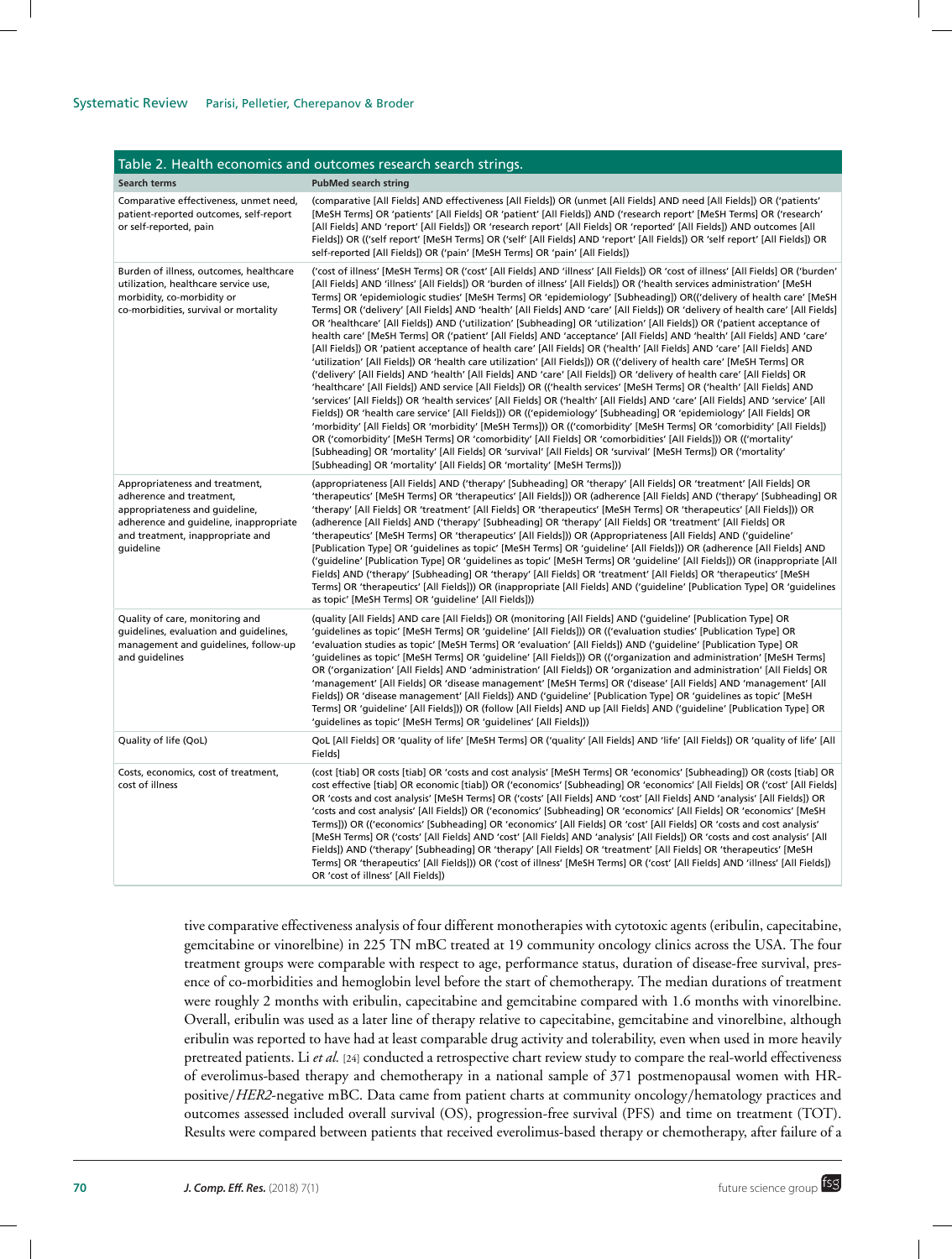

**Figure 1. Flow diagram of search and screening progress.** American Society of Clinical Oncology (ASCO) meetings: ASCO Breast Cancer Symposium, ASCO Quality Care Symposium and ASCO Annual Meeting. mBC: Metastatic breast cancer; SABC: San Antonio Breast Cancer Symposium; SR/MA: Systematic review/meta-analysis; TNBC: Triple-negative breast cancer.

nonsteroidal aromatase inhibitor (NSAI). The authors concluded patients treated with everolimus-based therapy tended to have less aggressive mBC than patients treated with chemotherapy. After controlling for the observed baseline characteristics, everolimus-based therapy was associated with significantly longer OS, PFS and TOT than chemotherapy. Li *et al.* [25] conducted a secondary data analysis of commercial health insurance claims to compare the TOT among 3298 patients treated with everolimus and chemotherapy among postmenopausal women with HR-positive/*HER2*-negative mBC. Data were from MarketScan and PharMetrics databases (2002Q1–2014Q2). HR-positive/*HER2*-negative mBC patients receiving everolimus experienced significantly longer TOT than those on chemotherapy overall and those on capecitabine monotherapy. Lin *et al.* [26] conducted a retrospective chart review at community oncology clinics to examine the comparative effectiveness of everolimus-based therapy versus endocrine monotherapy and chemotherapy in the treatment of 202 patients with HR-positive/*HER2-*negative breast cancer with liver metastasis in the USA. Patients treated with everolimus-based therapy had significantly longer treatment duration than those treated with endocrine monotherapy or chemotherapy, and longer PFS than those treated with endocrine monotherapy. These findings were similar in the first- and second-line settings. Xie *et al.* [27] conducted a retrospective chart review study in several community oncology practices across the USA to examine the comparative effectiveness of everolimus-based therapy versus endocrine monotherapy among 513 postmenopausal women with HR-positive/*HER2*-negative mBC. The review included postmenopausal HRpositive/*HER2*-negative mBC patients who received everolimus-based therapy or endocrine monotherapy as any line of therapy for mBC after NSAI failure. The study evaluated TOT, PFS and time to chemotherapy. In this nationwide sample of postmenopausal HR-positive/*HER2*-negative mBC patients treated in community oncology settings, treatment with everolimus-based therapy was associated with significantly longer TOT and PFS compared with endocrine monotherapy.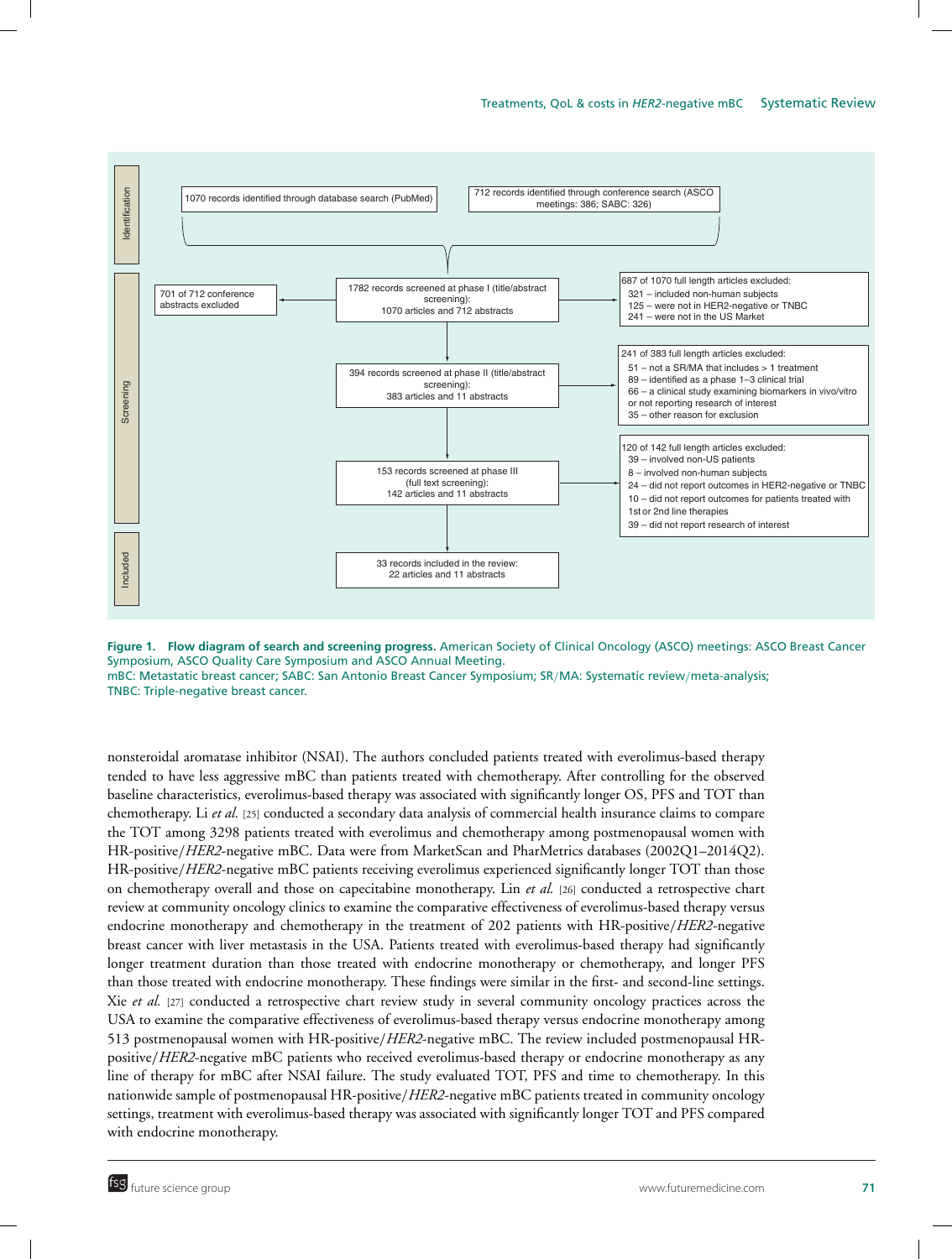#### Systematic Review Parisi, Pelletier, Cherepanov & Broder

| Table 3. Comparative effectiveness research literature. |                                          |                                                                                                                                                                                 |                                                                                                                                                                    |                                                                   |                                                                                                                                                                                                                                    |  |
|---------------------------------------------------------|------------------------------------------|---------------------------------------------------------------------------------------------------------------------------------------------------------------------------------|--------------------------------------------------------------------------------------------------------------------------------------------------------------------|-------------------------------------------------------------------|------------------------------------------------------------------------------------------------------------------------------------------------------------------------------------------------------------------------------------|--|
| <b>Study (year)</b>                                     | <b>Study design</b>                      | Data source                                                                                                                                                                     | <b>Primary outcomes</b>                                                                                                                                            | <b>Patients</b>                                                   | <b>Treatments</b>                                                                                                                                                                                                                  |  |
| Dawood et al. (2010)                                    | Retrospective chart<br>review            | <b>MD Anderson Cancer</b><br>Center (1782 pts)                                                                                                                                  | 1-year, 2-year, 5-year OS                                                                                                                                          | HER2/neu-negative mBC                                             | Breast conserving surgery,<br>mastectomy                                                                                                                                                                                           |  |
| Dranitsaris et al. (2013)                               | Retrospective chart<br>review            | Eight community<br>oncology practices<br>$(90 \text{ pts})$                                                                                                                     | TTF; toxicity; treatment<br>intensity and duration                                                                                                                 | <b>mTNBC</b>                                                      | Eribulin; prior anthracycline                                                                                                                                                                                                      |  |
| Dranitsaris et al. (2015)                               | Retrospective chart<br>review            | 19 community oncology<br>practices, part of the<br>Cancer Clinics of<br><b>Excellence network</b><br>$(225 \text{ pts})$                                                        | TTF, HCRU,<br>treatment-related<br>toxicities, factors related<br>to treatment choice,<br>treatment duration,<br>treatment<br>discontinuation,<br>morbidity, death | mTNBC                                                             | Eribulin, capecitabine,<br>gemcitabine or vinorelbine<br>and targeted agents                                                                                                                                                       |  |
| Li et al. (2016)                                        | Retrospective secondary<br>data analysis | MarketScan, PharMetrics<br>commercial health<br>insurance databases<br>(2002Q1-2014Q2;<br>3298 pts)                                                                             | <b>TOT</b>                                                                                                                                                         | $HR+/HER2-mBC$                                                    | Everolimus-based therapy,<br>chemotherapy, capecitabine<br>monotherapy                                                                                                                                                             |  |
| Li et al. (2015)                                        | Retrospective chart<br>review            | Community oncology<br>practice (371 pts)                                                                                                                                        | OS; PFS; TOT                                                                                                                                                       | Postmenopausal women<br>with HR+/HER2-stage IV<br>m <sub>BC</sub> | Everolimus-based therapy,<br>chemotherapy                                                                                                                                                                                          |  |
| Lin et al. (2015)                                       | Retrospective chart<br>review            | 98 physicians from<br>community-based<br>practices, recruited from a<br>nationwide online panel,<br>contributed data (202 pts)                                                  | TOT; PFS                                                                                                                                                           | Stage IV HR+/HER2-mBC<br>with liver metastasis                    | Everolimus-based therapy,<br>endocrine monotherapy or<br>chemotherapy                                                                                                                                                              |  |
| Xie et al. (2015)                                       | Retrospective chart<br>review            | Sample collected from a<br>panel of<br>community-based<br>oncologists and<br>hematologists registered<br>with the American<br><b>Medical Association</b><br>$(513 \text{ pts})$ | TOT; PFS; TTC                                                                                                                                                      | Postmenopausal, stage IV,<br>HR+/HER2-mBC women                   | Everolimus-based therapy,<br>endocrine monotherapy<br>HCRU: Healthcare resource utilization: HR+: Hormone receptor-positive: mRC: Metastatic breast cancer: mTNRC: Metastatic triple-penative breast cancer: OS: Qverall survival: |  |

HCRU: Healthcare resource utilization; HR+: Hormone receptor-positive; mBC: Metastatic breast cancer; mTNBC: Metastatic triple-negative breast cancer; OS: Overall survival;<br>PFS: Progression-free survival; pts: Patients; TO

Overall, CER studies most commonly reported treatment duration (e.g., TOT) and various survival outcomes (e.g., OS, PFS, mortality); each reported in at least 71% of these studies. The most common study design was a retrospective chart review, with data acquired most commonly from community-oncology centers.

# Overview of treatment patterns studies

Of all the topics we searched, we found the greatest number of studies on treatment patterns in *HER2*-negative and TN mBC: ten articles [29–38] and eight conference abstracts (Table 4) [39,40,41,42,43,44,45,46]. Ten of these were retrospective chart reviews [29,30,32–34,37,38,41,44,45], two were physician surveys [31,46] and six were analyses of secondary databases (e.g., Surveillance, Epidemiology and End Results [SEER]-Medicare database, commercial claims) [35,36,39,40,42,43]. These studies examined a variety of therapeutic options, including endocrine therapy, chemotherapy and surgery. Most of the studies examined HR-positive/*HER2*-negative metastatic (or 'advanced') breast cancer patients, except for five studies that examined patients with TNBC [29,33,39,41,45].

Seah *et al.* [34] examined the use and duration of chemotherapy in 318 patients with mBC according to line of therapy and tumor subtype (HR-positive, TN or *HER2*-negative amplified breast cancer). Data were from medical records of patients with mBC at Dana-Farber Cancer Institute. Median OS was 32 months: 54 months for *HER2*-positive disease, 36 months for HR-positive and 17 months for TNBC. Overall, tumor subtypes influenced the number of lines, duration of chemotherapy and survival. Morris *et al.* [33] retrospectively assessed OS, patterns of recurrence, treatment and incidence of brain metastases in 1323 patients with TNBC, using data from patient medical records at a single institution. A total of 298 (23%) patients developed metastases. Of these patients, 240 had died, which resulted in a crude death rate of 81%. The median OS from the time of metastatic disease diagnosis for the 298 patients with metastatic disease was 14 months (95% CI: 13–16 months). Of 1323 patients, 99 (7.5%) patients developed brain metastases. Following brain metastasis, observed treatments were radiotherapy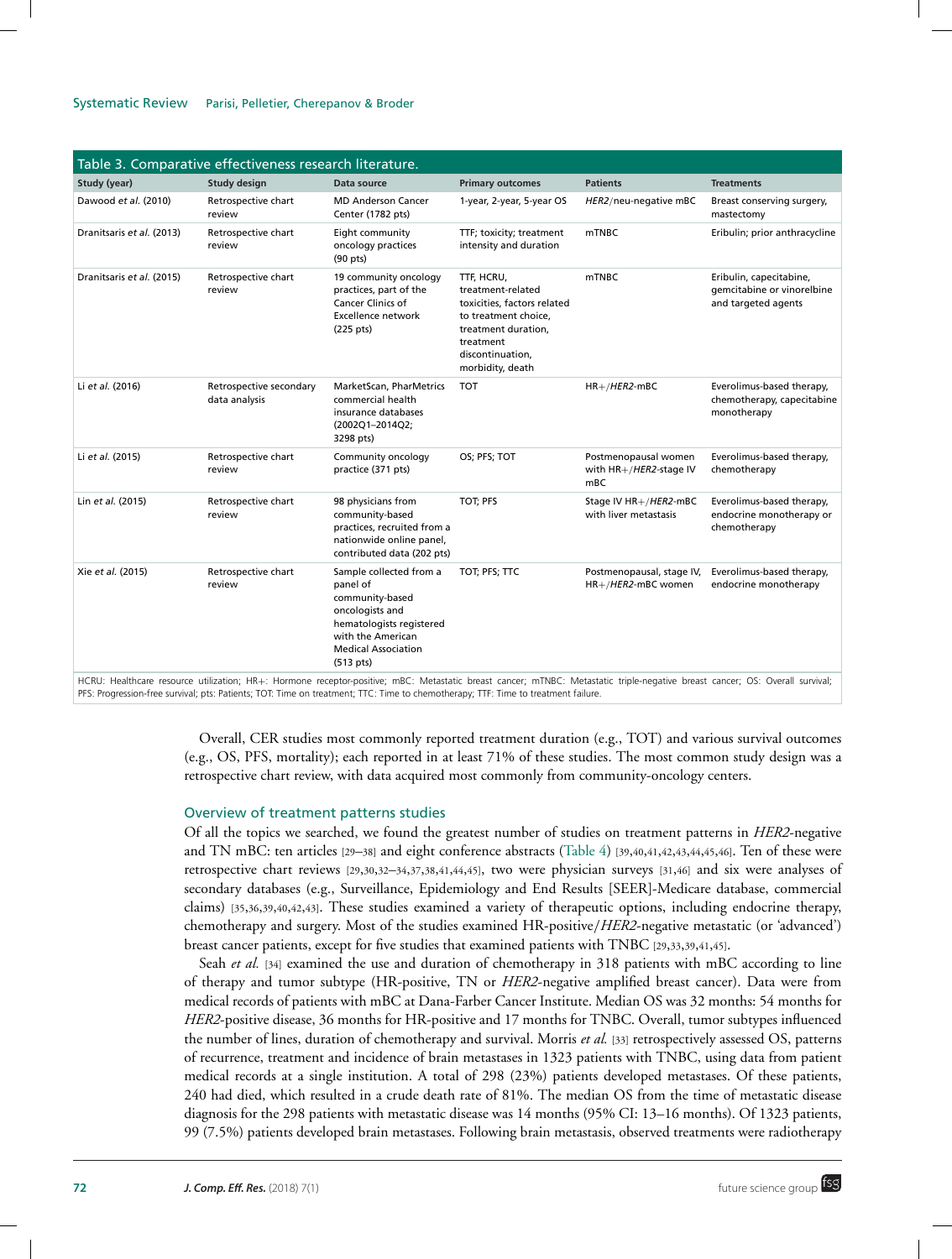|                                                                                                                                                                                               | Table 4. Treatment patterns literature.                                                                                                                                                |                                                                                                                                                                                                   |                                                                             |                                                                                     |                                                                                                                                                    |
|-----------------------------------------------------------------------------------------------------------------------------------------------------------------------------------------------|----------------------------------------------------------------------------------------------------------------------------------------------------------------------------------------|---------------------------------------------------------------------------------------------------------------------------------------------------------------------------------------------------|-----------------------------------------------------------------------------|-------------------------------------------------------------------------------------|----------------------------------------------------------------------------------------------------------------------------------------------------|
| Study (year)                                                                                                                                                                                  | <b>Study design</b>                                                                                                                                                                    | Data source                                                                                                                                                                                       | <b>Primary outcomes</b>                                                     | <b>Patients</b>                                                                     | <b>Treatments</b>                                                                                                                                  |
| Clarke et al. (2014)                                                                                                                                                                          | Retrospective secondary<br>data analysis                                                                                                                                               | California Cancer Registry<br>(6268 pts)                                                                                                                                                          | OS.                                                                         | De novo metastatic breast<br>cancer by HER2 (included<br>TNBC)                      | Breast surgery; full or<br>partial mastectomy;<br>lumpectomy; bilateral<br>mastectomy;<br>chemotherapy; radiation                                  |
| Engel-Nitz et al. (2013)                                                                                                                                                                      | Retrospective secondary<br>data analysis                                                                                                                                               | Linked medical and<br>pharmacy claims from a<br>large national US health<br>plan with a proprietary<br>clinical cancer database<br>containing<br>physician-reported data<br>(317 <sub>pts</sub> ) | Mortality; length of<br>survival; treatment<br>patterns                     | $HR+/HER2$ - advanced<br>breast cancer                                              | Endocrine therapy;<br>chemotherapy                                                                                                                 |
| Faria et al. (2014)                                                                                                                                                                           | Retrospective chart<br>review                                                                                                                                                          | 21 US community<br>oncology practices<br>(173 pts)                                                                                                                                                | TTP; TTF                                                                    | mTNBC; HER2- mBC                                                                    | Eribulin mesylate                                                                                                                                  |
| Hao et al. (2013)                                                                                                                                                                             | Retrospective secondary<br>data analysis                                                                                                                                               | Physician reports linked<br>to medical and pharmacy<br>claims database from a<br>large national US health<br>plan (317 pts)                                                                       | Treatment sequencing,<br>patterns and duration;<br>mortality                | $HR+/HER2$ - advanced<br>breast cancer                                              | Endocrine therapy;<br>chemotherapy                                                                                                                 |
| Karve et al. (2013)                                                                                                                                                                           | Retrospective secondary<br>data analysis                                                                                                                                               | SEER-Medicare database<br>$(13, 170 \text{ pts})$                                                                                                                                                 | Treatment patterns;<br>survival                                             | $HR+ / HER2$ - mBC women<br>$\geq$ 65-year-old                                      | Surgery; radiation;<br>hormone therapy<br>(megestrol; anastrazole;<br>fulvestrant); chemotherapy<br>(cyclophosphamide;<br>doxorubicin; paclitaxel) |
| Koshy et al. (2010)                                                                                                                                                                           | Retrospective chart<br>review                                                                                                                                                          | Louisiana State University<br><b>Health Sciences Center</b><br>(17 <sub>pts</sub> )                                                                                                               | PFS; OS                                                                     | mBC (including TNBC)                                                                | Cisplatin-gemcitabine<br>chemotherapy                                                                                                              |
| Krook et al. (2013)                                                                                                                                                                           | Retrospective chart<br>review                                                                                                                                                          | Community oncologists in Treatment patterns<br>southeast USA (205 pts)                                                                                                                            |                                                                             | $HR+ / HER2$ - stage IV mBC                                                         | Anthracyclines                                                                                                                                     |
| Li et al. (2015)                                                                                                                                                                              | Retrospective chart<br>review                                                                                                                                                          | Data from<br>community-based<br>oncologists and<br>hematologists (699 pts)                                                                                                                        | Everolimus treatment<br>patterns; reasons for<br>prescribing everolimus     | Postmenopausal<br>$HR+ / HER2$ - mBC; failed<br>nonsteroidal aromatase<br>inhibitor | Everolimus; endocrine<br>therapy; chemotherapy                                                                                                     |
| Lin et al. (2015)                                                                                                                                                                             | Physician survey                                                                                                                                                                       | 213 community-based<br>oncologists/<br>hematologists from a<br>nationwide online panel<br>$(1323 \text{ pts})$                                                                                    | Treatment patterns;<br>survival                                             | Postmenopausal, stage IV,<br>HR+/HER2- mBC women                                    | Endocrine therapy or<br>chemotherapy                                                                                                               |
| Macalad et al. (2015)                                                                                                                                                                         | Retrospective chart<br>review                                                                                                                                                          | Network of<br>community-based<br>oncology practices<br>(144 pts)                                                                                                                                  | Treatment patterns and<br>durations by lines of<br>treatment                | $HR+/HER2$ - mBC                                                                    | Endocrine therapy or<br>chemotherapy                                                                                                               |
| Morris et al. (2012)                                                                                                                                                                          | Retrospective chart<br>review                                                                                                                                                          | <b>Memorial Sloan-Kettering</b><br>Cancer Center (298 pts)                                                                                                                                        | OS; treatment patterns;<br>incidence of brain<br>metastases                 | mTNBC                                                                               | Radiotherapy, surgery,<br>systemic chemotherapy                                                                                                    |
| Pahuja et al. (2014)                                                                                                                                                                          | Retrospective chart<br>review                                                                                                                                                          | <b>Magee Women's Breast</b><br>Cancer Program at<br>University of Pittsburgh<br>(86 pts)                                                                                                          | TTR; TTP                                                                    | TNBC pts that did not<br>receive pCR after NAC                                      | Anthracycline and<br>taxane-based NAC                                                                                                              |
| Patt et al. (2014)                                                                                                                                                                            | Physician survey                                                                                                                                                                       | US oncology network<br>physicians (104 physicians)                                                                                                                                                | nab-Paclitaxel utilization,<br>toxicity, frequency,<br>management, duration | HER2- mBC                                                                           | Nab-Paclitaxel                                                                                                                                     |
| Seah et al. (2014)                                                                                                                                                                            | Retrospective chart<br>review                                                                                                                                                          | Dana-Farber Cancer<br>Institute (318 pts)                                                                                                                                                         | Treatment patterns;<br>duration of<br>chemotherapy; OS                      | $HR+ / HER2$ - mBC                                                                  | Adjuvant/NAC, endocrine<br>therapy or anti-HER2<br>therapy                                                                                         |
| Swallow et al. (2014)                                                                                                                                                                         | Retrospective secondary<br>data analysis                                                                                                                                               | Truven Health<br>MarketScan Commercial<br>and Medicare<br>Supplemental health<br>insurance claims<br>databases (19,120 pts)                                                                       | Treatment patterns and<br>durations by lines of<br>treatment                | $HR+/HER2$ - mBC                                                                    | Endocrine therapy or<br>chemotherapy                                                                                                               |
| complete response rate; PFS: Progression-free survival; pts: Patients; TNBC: Triple-negative breast cancer; TOT: Time on treatment; TTF: Time to treatment failure; TTP: Time to progression; | HR+: Hormone receptor-positive; mBC: Metastatic breast cancer; mTNBC: Metastatic triple-negative breast cancer; NAC: Neoadjuvant chemotherapy; OS: Overall survival; pCR: Pathological |                                                                                                                                                                                                   |                                                                             |                                                                                     |                                                                                                                                                    |

TTR: Time to local or distant recurrence; UM/SCCC: University of Miami/Sylvester Comprehensive Cancer Center.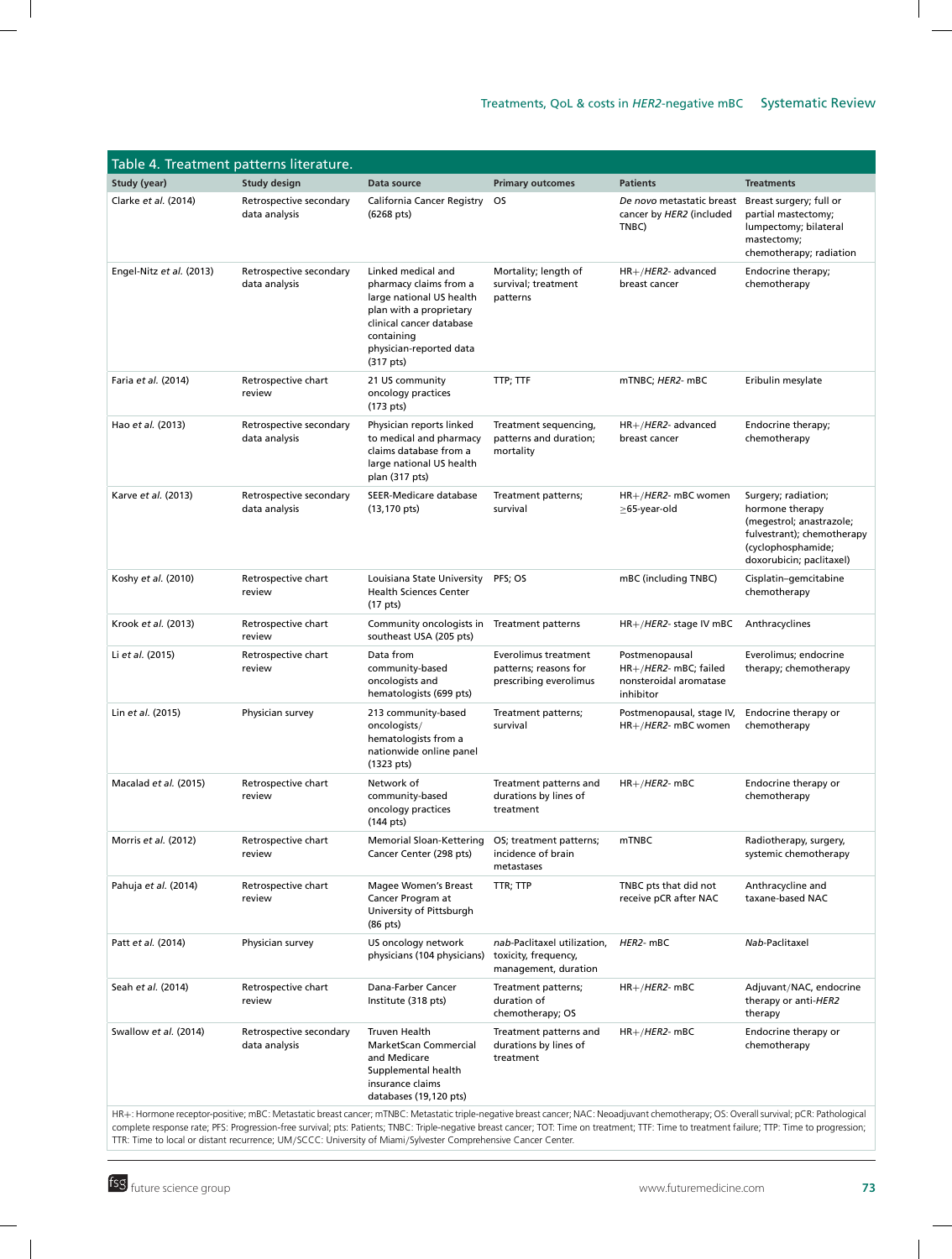| Table 4. Treatment patterns literature (cont.).                                                                                                                                                                                                                                                                                                                                                                          |                                                              |                                                                                                                                                    |                                                               |                                                                                                                         |                                                          |  |
|--------------------------------------------------------------------------------------------------------------------------------------------------------------------------------------------------------------------------------------------------------------------------------------------------------------------------------------------------------------------------------------------------------------------------|--------------------------------------------------------------|----------------------------------------------------------------------------------------------------------------------------------------------------|---------------------------------------------------------------|-------------------------------------------------------------------------------------------------------------------------|----------------------------------------------------------|--|
| Study (year)                                                                                                                                                                                                                                                                                                                                                                                                             | Study design                                                 | Data source                                                                                                                                        | <b>Primary outcomes</b>                                       | <b>Patients</b>                                                                                                         | <b>Treatments</b>                                        |  |
| Vaz-Luis et al. (2015)                                                                                                                                                                                                                                                                                                                                                                                                   | Retrospective secondary<br>data analysis of Medicare<br>data | SEER-Medicare data<br>$(4364 \text{ pts})$                                                                                                         | OS; treatment utilization;<br>time to treatment<br>initiation | >66-year-old women with<br>mBC with first invasive<br>breast cancer diagnosed<br>1998-2009, by HER2<br>(included HER2-) | Received versus did not<br>receive trastuzumab           |  |
| Xie et al. (2015)                                                                                                                                                                                                                                                                                                                                                                                                        | Retrospective chart<br>review                                | 188 physicians from<br>community-based<br>oncology practices<br>contributed data (699 pts)                                                         | PFS; TOT; OS                                                  | Postmenopausal women,<br>$HR+ / HER2$ - mBC                                                                             | Endocrine therapy or<br>chemotherapy                     |  |
| Zeichner et al. (2015)                                                                                                                                                                                                                                                                                                                                                                                                   | Retrospective chart<br>review                                | Medical records from a<br>large breast cancer<br>oncology private practice<br>and a second dataset<br>from the UM/SCCC tumor<br>database (153 pts) | <b>OS</b>                                                     | mBC by HER2 status<br>(included HER2-)                                                                                  | Chemotherapy, hormone<br>therapy reported as<br>observed |  |
| HR+: Hormone receptor-positive; mBC: Metastatic breast cancer; mTNBC: Metastatic triple-negative breast cancer; NAC: Neoadjuvant chemotherapy; OS: Overall survival; pCR: Pathological<br>the formulation of the company of the company of the company of the company of the company of the company of the company of the company of the company of the company of the company of the company of the company of the comp |                                                              |                                                                                                                                                    |                                                               |                                                                                                                         |                                                          |  |

HR+: Hormone receptor-positive; mBC: Metastatic breast cancer; mTNBC: Metastatic triple-negative breast cancer; NAC: Neoadjuvant chemotherapy; OS: Overall survival; pCR: Pathological<br>complete response rate; PFS: Progressio TTR: Time to local or distant recurrence; UM/SCCC: University of Miami/Sylvester Comprehensive Cancer Center.

> (88%), resection (26%) and systemic chemotherapy (71%). The median survival from diagnosis of brain metastasis in mTNBC was 5 months. Li *et al.* [30] conducted a retrospective chart review of 699 postmenopausal HRpositive/*HER2*-negative mBC women who received everolimus, endocrine therapy or chemotherapy after a NSAI failure, with data from community-based oncology practices across the USA. The study aim was to examine the factors associated with everolimus use in these patients in the real-world setting. The top reason for prescribing everolimus was efficacy (69–85%). About 15 and 29% of everolimus users in second-line and third-line or above received prior chemotherapy. Exemestane was the most common concomitant therapy with everolimus (56–87%). The majority of patients used everolimus according to the labeled combination and dose. This study indicated that in HR-positive/*HER2*-negative mBC, everolimus is used in more severe (e.g., metastasis, tumor volume and performance status) patients than endocrine therapy but in less severe patients than chemotherapy. Lin *et al.* [31] assessed physicians' preferences and self-reported prescribing patterns for endocrine therapy and chemotherapy in the treatment of HR-positive/*HER2*-negative mBC at community practices. Data were from a survey of 213 physicians from small/intermediate practices; of which, 58% referred to the National Comprehensive Cancer Network (NCCN) guidelines when treating mBC. Survey results suggested that after first-line endocrine therapy, mono- or combination-endocrine therapy was commonly used for second- and third-line treatments and chemotherapy monotherapy for third- or later-line treatments. Chemotherapies were used in early lines for patients with visceral symptoms. Efficacy was the most important factor for treatment choice. Karve *et al.* [43] reported the treatment patterns and survival of 13,170 women aged ≥65 years diagnosed with HR-positive/*HER*-negative mBC based on the SEER-Medicare linked database (2000–2009). 54% of patients had surgery, followed by radiation (50%), hormone therapy (49%) and chemotherapy (40%). Of patients treated with hormonal therapy, 20% received megestrol, 16% received anastrazole and 11% had fulvestrant. Most commonly used chemotherapy agents were cyclophosphamide (21%), doxorubicin (17%) and paclitaxel (14%). Patients in this study had a median OS of 50 months; the 5-year survival rate was 45%. The authors found that survival remains lower in older and ER-/PR+ mBC despite advances in treatment. Krook *et al.* [44] described the patterns of use of anthracyclines in a community setting among 247 patients with *HER2*+ and *HER2*-negative stage IV mBC. Of 420 unique chemotherapy requests in these patients, 54 were anthracycline requests (50 patients); 357 of these requests were for treatment of 205 *HER2*-negative mBC patients. Approximately 83% of anthracycline requests were for conventional doxorubicin, while the rest were for liposomal doxorubicin. This analysis shows that anthracyclines are primarily used in *HER2* negative mBC in the southeast USA, with use occurring in about one out of four patients. Patt *et al.* [46] analyzed data from a US oncology survey of 104 network physicians to examine the treatment experience of nab-paclitaxel (nab-P) in *HER2*-negative mBC patients. The 100 mg/m<sup>2</sup> every week was the most common first line (51%) and second line (58%) dosage, followed by 125 mg/m<sup>2</sup> every week (22 and 14%), 150 mg/m<sup>2</sup> every week (4 and 2%) and 260 mg/m2 every three weeks (14 and 7%). Common factors affecting choice of *nab*-P monotherapy for more and less experienced users included co-morbidities/performance status, quality of prior taxane response, steroid intolerance/contraindications/hypersensitivity, predominant visceral metastases and age. Overall, the study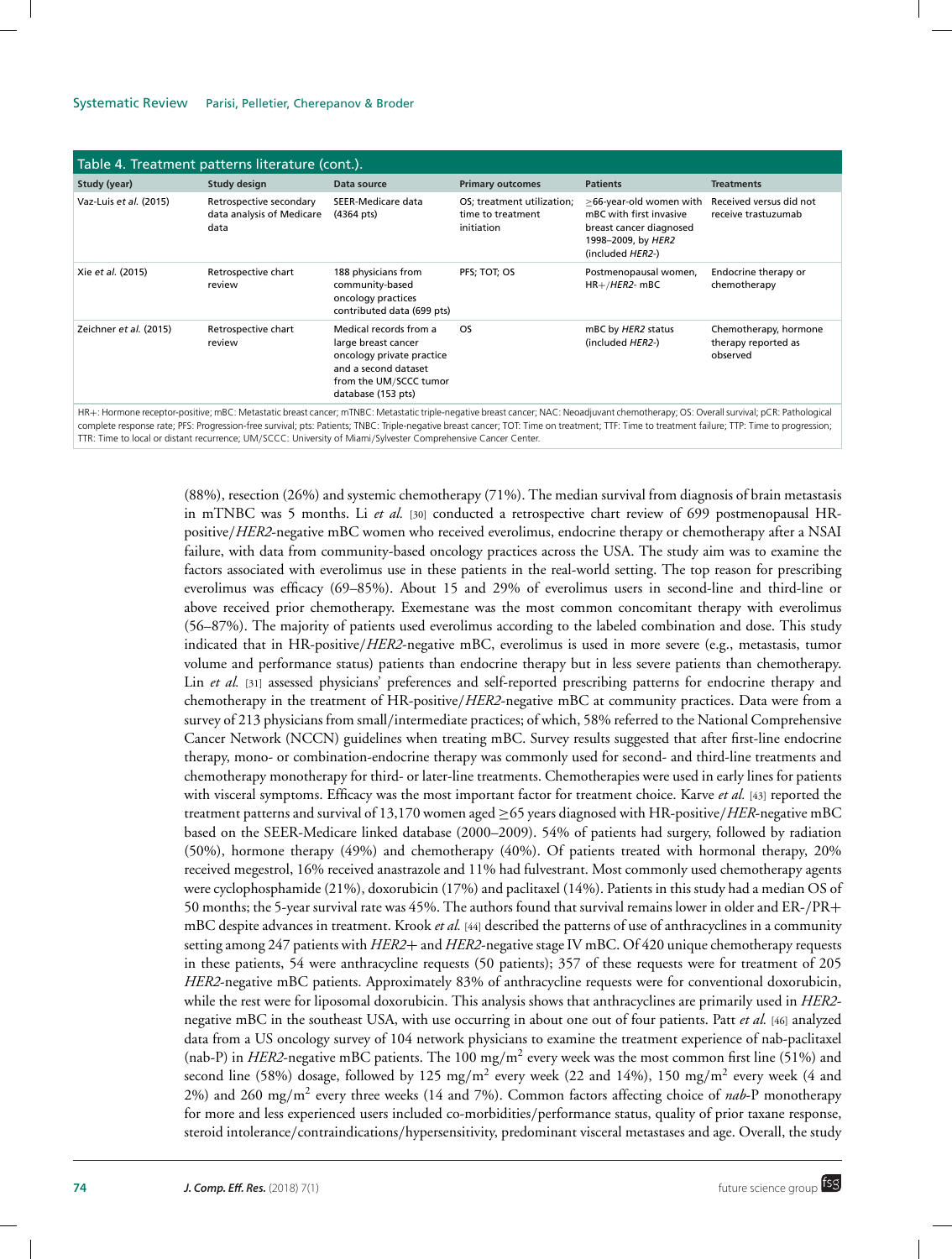showed that 100 mg/m<sup>2</sup> every week nab-P is the most commonly used starting dosage for *HER2*-negative mBC patients, and peripheral neuropathy and neutropenia were common dose-limiting toxicities. Hao *et al.* [42] reported patterns of chemotherapy and endocrine therapy use in patients with HR-positive/*HER2*-negative advanced breast cancer (stage IV or metastases) based on a retrospective analysis of physician-reported clinical data linked to medical and pharmacy claims (2008–2012) from a large national US health plan. Of 317 metastatic patients, 50% started chemotherapy without prior endocrine treatment (CH), 30% received only endocrine therapy (OT), 17% had endocrine therapy prior to chemotherapy and 3% had neither endocrine therapy nor chemotherapy. Of CH patients, 55% of patients later initiated treatment with aromatase inhibitors, compared with 64% of OT patients (p = 0.104). Overall, this study showed that a large proportion of patients with HR-positive/*HER2*-negative advanced breast cancer initiated chemotherapy without prior endocrine therapy. Engel-Nitz *et al.* [40] described the mortality outcomes of patients with HR-positive/*HER2*-negative advanced and mBC based on a retrospective analysis of clinical data linked to medical and pharmacy claims (2008–2012) from a large national US health plan. There were 263 stage III, 71 stage IV and 317 patients with metastases. Of these, 3.4% of stage III, 22.5% of stage IV and 10.7% of metastatic patients died during follow-up ( $p \le 0.010$ ). 1-year mortality also varied by disease stage: 1.1% (stage III), 12.7% (stage IV) and 5.1% (metastatic patients; p < 0.001). Metastatic patients had significantly shorter mean survival if they did not have endocrine treatment prior to chemotherapy versus other metastatic patients: 35.7 versus 76.1 months; a similar pattern was observed for stage IV patients: 10.0 versus 14.8 months. This study showed that mortality rates varied by stage of HR-positive/*HER2*-negative disease, while length of survival varied by pretreatment with endocrine therapy prior to chemotherapy. Koshy *et al.* [29] conducted a single institution retrospective chart review study of 36 patients at the Louisiana State University Health Sciences Center to determine if TNBC  $(n = 17)$  is preferentially sensitive to platinum therapy as compared with non-TNBC by reviewing the outcomes of patients treated with cisplatin–gemcitabine chemotherapy. The median PFS for TNBC was 5.3 months compared with 1.7 months in non-TNBC. The risk of progression was reduced by 47% for metastatic TNBC (mTNBC) compared with non-TNBC patients treated with the cisplatin–gemcitabine. The median OS after the start of cisplatin–gemcitabine was 10.8 months in TNBC patients compared with 4.3 months in non-TNBC patients. OS from date of breast cancer diagnosis for the TNBC group was 47.8 months compared with 66.8 months in non-TNBC. The authors concluded that cisplatin–gemcitabine combination chemotherapy is an effective regimen for patients with mTNBC. Xie *et al.* [37] conducted a retrospective chart review study to compare clinical outcomes, PFS, TOT and OS between 699 HR-positive/*HER2*-negative mBC patients with multiple metastases versus those with a single metastasis. The authors concluded that patients with multiple metastases had significantly shorter PFS, TOT and OS than single metastasis patients, with similar outcomes in each line of therapy, highlighting the substantial clinical burden and unmet need for more efficacious treatments for the former group of patients. Zeichner *et al.* [38] examined the survival of patients with *de novo* mBC by retrospectively analyzing breast cancer data from patient records from a large breast cancer oncology private practice  $(n = 62)$  and from the University of Miami/Sylvester Comprehensive Cancer Center tumor database  $(n = 91)$ . The authors also conducted a review of literature. The goal was to assess how advances in treatment have impacted OS. The authors concluded that the median survival for patients with *de novo* metastatic disease is in excess of 3 years compared with studies reported from prior to 1996. In the *HER2*-negative subset, the OS was 39 months among the patients in the private practice group and 36 months in the University of Miami/Sylvester Comprehensive Cancer Center group. They were unable to confirm whether survival for *de novo* metastatic disease is better than for patients with recurrent disease, however, a subset of these patients can have a prolonged survival with good QoL in excess of 10 years. Macalalad *et al.* [32] collected data from patient charts across a network of community-based oncology practices to describe the treatment patterns and treatment duration by lines of therapy for endocrine therapy and chemotherapy in 144 postmenopausal women with HR-positive/*HER2*-negative mBC. Considering that clinical guidelines recommend endocrine therapy as initial treatment for postmenopausal HR-positive/*HER2* negative mBC women, with chemotherapy reserved for patients that develop symptomatic visceral disease or have no clinical benefit from three lines of endocrine therapy, the authors examined whether real-world clinical practice reflects these recommendations. Of 144 patients in this study, less than 10% had three or more lines of endocrine therapy before chemotherapy was initiated; a median of two lines of endocrine therapy was observed in these patients. The authors observed that few patients received three lines of endocrine therapy as suggested by NCCN guidelines, and concluded that single-agent endocrine therapy may not be as effective beyond first line, given most patients received less than three lines of endocrine therapy before receiving chemotherapy and the median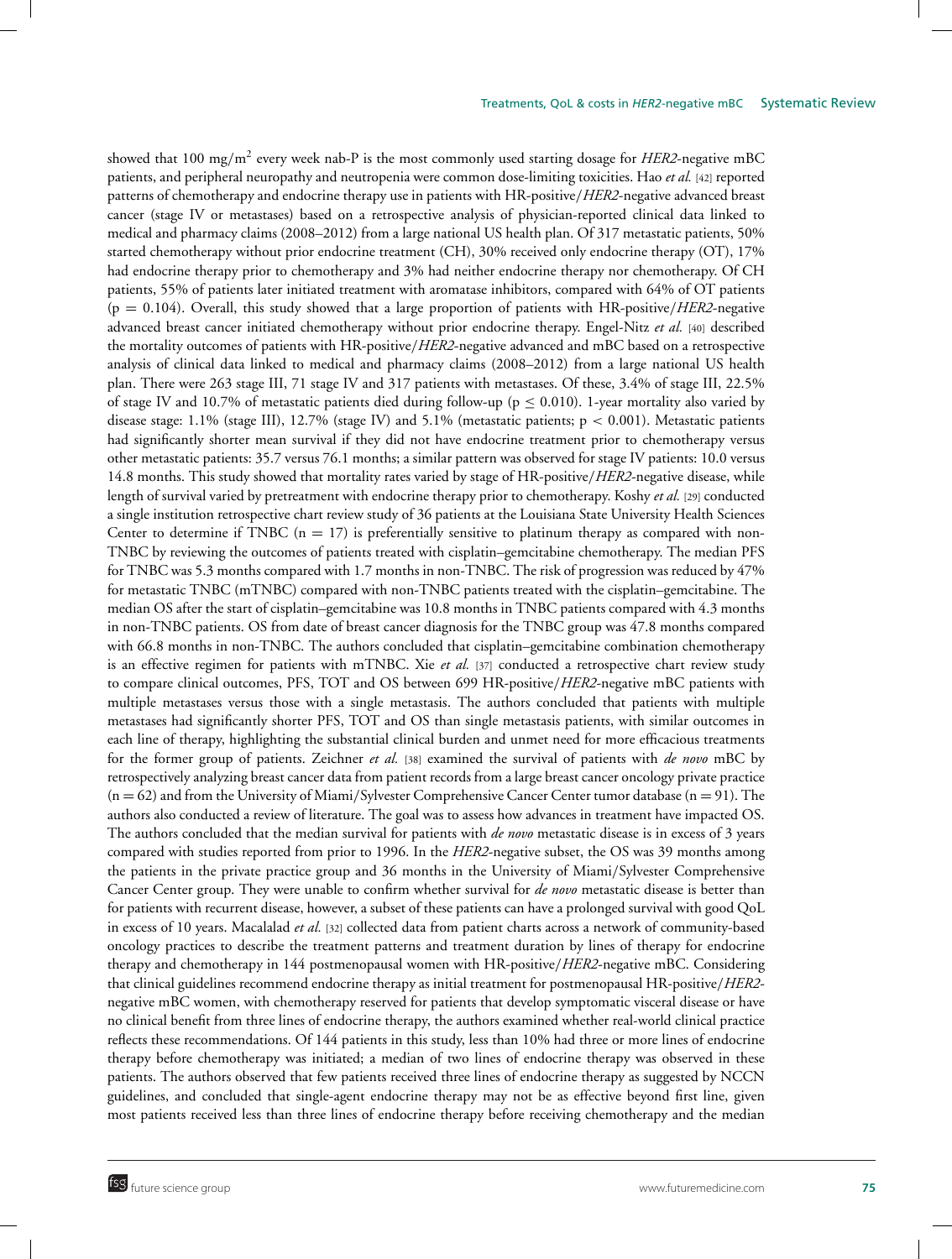| Table 5. Treatment appropriateness literature. |                                |                                                                                                                                                                                      |                                                                                     |                                           |                   |  |
|------------------------------------------------|--------------------------------|--------------------------------------------------------------------------------------------------------------------------------------------------------------------------------------|-------------------------------------------------------------------------------------|-------------------------------------------|-------------------|--|
| Study (year)                                   | Study design                   | Data source                                                                                                                                                                          | <b>Primary outcomes</b>                                                             | <b>Patients</b>                           | <b>Treatments</b> |  |
| Ko et al. (2014)                               | Secondary database<br>analysis | Data from National<br>Cancer Institute- and<br>American Cancer<br>Society-sponsored Patient<br><b>Navigation Research</b><br>Program, at eight<br>research centers<br>(158 patients) | Quality of<br>care: i.e., receipt of<br>recommended standard<br>breast cancer care. | TNBC, tumors $>1$ cm,<br>age $<$ 70 years | Chemotherapy      |  |
| TNBC: Triple-negative breast cancer.           |                                |                                                                                                                                                                                      |                                                                                     |                                           |                   |  |

duration of endocrine therapy decreased from first to second line. Swallow *et al.* [35] evaluated the real-world patterns of endocrine therapy for HR-positive/*HER2*-negative mBC in 19,120 postmenopausal mBC patients in the USA from 2002 to 2012. The authors examined mean numbers of lines of therapy and median duration of each line using the MarketScan commercial health insurance claims database (2002Q3–2012Q2). Although endocrine therapy is the preferred first-line treatment option in *HER*-positive/*HER2*-negative mBC according to guidelines, only 11,545 (60%) patients initiated endocrine therapy as the first treatment following metastatic diagnosis in this study. Most of these patients received only one line of endocrine therapy (n = 8524; 74%) before discontinuation or transition to chemotherapy, and only 821 (7%) patients were treated with three or more lines of endocrine therapy as recommended by the NCCN treatment guidelines. Overall, patients were treated with a mean of 1.36 lines of endocrine therapy during the study period. In patients that were treated with more than one line of endocrine therapy, the duration of this therapy decreased with each subsequent line. Vaz-Luis *et al.* [36] conducted a secondary database analysis of Medicare data to examine the impact of race on survival of 4364 women ≥66-year old with *de novo* mBC by disease subtype. The investigators used trastuzumab as a proxy for *HER2*-positive status. Patients with *HER2*-positive disease experienced longer median OS compared with *HER2*-negative/unknown/HR-positive and *HER2*-negative/unknown/HR-negative disease. Racial differences in OS were only observed among patients with *HER2*-positive tumors. Results for breast cancer-specific survival were similar. Overall, racial differences in survival were only apparent for those with inferred *HER2*-positive tumors. In a chart review of 173 patients, Faria *et al.* [41] compared time to treatment progression and time to treatment failure in mBC patients with TN disease versus those with ER-positive/*HER2*-negative mBC receiving eribulin therapy. The authors concluded that in these heavily pretreated *HER2*-negative mBC patients, treated in a community oncology setting, patients with TNBC achieved similar treatment benefit from eribulin therapy compared with the ER-positive/*HER2*-negative cohort. Clarke *et al.* [39] examined 6268 *de novo* mBC patients by *HER2* subtypes in California. The authors found that a high proportion of patients with mBC are not treated surgically and that survival remains poor, with worse survival strongly associated with tumor biology (TN and HR-negative/*HER2*-positive molecular subtypes). Pahuja *et al.* [45] retrospectively examined medical charts of 117 TNBC patients to assess responses to subsequent therapies after failure to achieve pathologic complete response after neoadjuvant chemotherapy in patients with TNBC. The authors determined that response to subsequent chemotherapeutic regimens in mTNBC patients who do not achieve pathologic complete response to anthracycline and taxane-based neoadjuvant chemotherapy is limited.

Overall, treatment patterns studies varied both by methodology and objectives. The most common end points examined were treatment patterns and survival. Most common data sources used included physician reports and medical records from cancer centers and university hospitals. We found that most, but not all, patients with HRpositive/*HER2*-negative disease are treated with at least one line of endocrine therapy. Beyond first line, multiple regimens may be used. Studies often reported that most important factor for treatment choice was efficacy. Unlike for HR-positive/*HER2*-negative mBC, real-world treatment patterns data in TN mBC are limited.

# Overview of treatment appropriateness & navigation research

Treatment appropriateness was addressed by one study, in terms of patient treatment navigation (Table 5) [47]. Ko *et al.* [47] examined whether patient navigation improved receipt of recommended breast cancer care. In this study, women with breast cancer who participated in the national Patient Navigation Research Program were examined to determine whether the care they received included: initiation of antiestrogen therapy in patients with HR-positive breast cancer; initiation of postlumpectomy radiation therapy; and initiation of chemotherapy in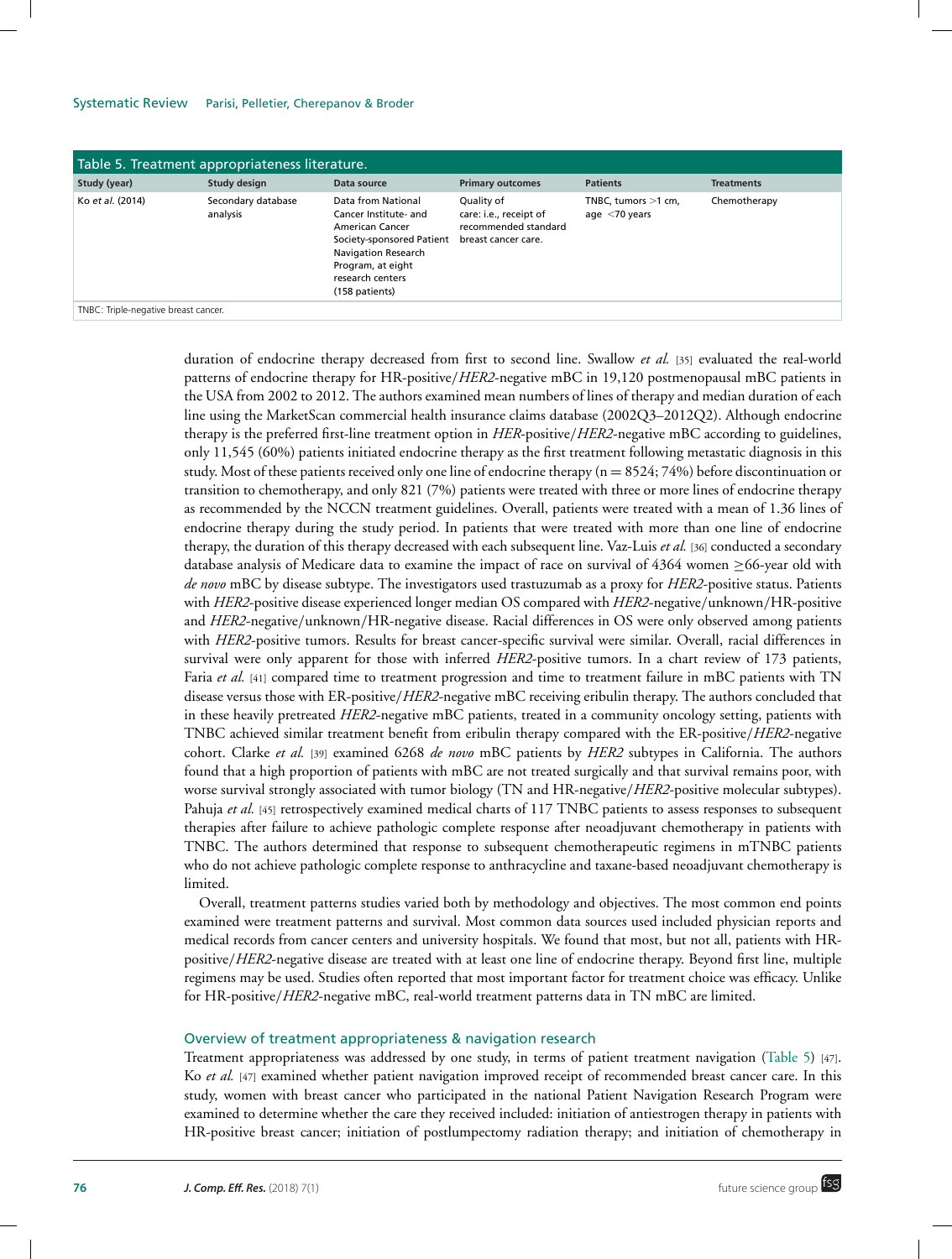| Table 6. Quality of life literature.                                                                                                                   |                               |                                                                    |                                                                                                      |                                                       |                                                                                           |  |
|--------------------------------------------------------------------------------------------------------------------------------------------------------|-------------------------------|--------------------------------------------------------------------|------------------------------------------------------------------------------------------------------|-------------------------------------------------------|-------------------------------------------------------------------------------------------|--|
| Study (year)                                                                                                                                           | Study design                  | Data source                                                        | <b>Primary outcomes</b>                                                                              | <b>Patients</b>                                       | <b>Treatments</b>                                                                         |  |
| Gupta et al. (2014)                                                                                                                                    | Patient survey                | Patient survey (200 USA<br>pts)                                    | Health-related quality of<br>life (FACT-B), treatment<br>satisfaction and daily<br>productivity loss | Postmenopausal<br>>50-year-old HR+/HER2-<br>mBC women | Chemotherapy or hormonal<br>therapy                                                       |  |
| Walker et al. (2011)                                                                                                                                   | Retrospective chart<br>review | Seven community-based<br>oncology practices<br>$(102 \text{ pts})$ | Symptom burden;<br>health-related quality of<br>life (PMC version 2.0)                               | $\geq$ 18-year-old, stage IV,<br>HER2- mBC women      | Surgery, radiation,<br>neoadjuvant/adjuvant<br>therapy, hormonal therapy,<br>chemotherapy |  |
| FACT-B: Functional assessment of cancer therapy-breast; HR: Hormone receptor; mBC: Metastatic breast cancer; PMC: Patient care monitor; pts: Patients. |                               |                                                                    |                                                                                                      |                                                       |                                                                                           |  |

women less than 70-year-old with TN tumors greater than 1 cm. Due to small sample size and limited variation in the receipt of recommended chemotherapy treatment, the authors were unable to assess the relationship between patient navigation and chemotherapy, and concluded that the value of the addition of a navigator is inconclusive from the available data. Overall, studies on treatment appropriateness were limited for TNBC, considering the single study identified was inconclusive for TNBC patients due to a small sample size [47].

### Overview of QoL research

Only two full-length articles were identified that reported QoL in mBC patients (Table 6) [48,49]. Both studies examined *HER2*-negative mBC but QoL measures reported varied widely, including overall QoL (using Patient Care Monitor [PMC]), symptom burden, treatment satisfaction and the use of the Functional Assessment of Cancer Therapy-Breast.

Walker *et al.* [48] conducted a retrospective chart review study to evaluate the impact of disease progression and of specific sites of metastasis on patient reported outcomes in 102 women with *HER2*-negative mBC from seven community oncology practices. The study used PMC assessments, a self-report measure of symptom burden and QoL, which was administered as part of routine care. PMC assessments of fatigue, physical pain and trouble sleeping were sensitive to effects of disease progression. Progression was also associated with worsening of physical symptoms, treatment side effects, acute distress and impaired performance scores. Gupta *et al.* [49] examined the association of chemotherapy versus hormonal therapy on health outcomes among patients with HR-positive, *HER2*-negative mBC. Data came from a cross-sectional survey of postmenopausal women (200 from the USA; 160 from EU) aged ≥50 years with HR-positive, *HER2*-negative mBC, undergoing treatment with hormonal therapy or chemotherapy for ≤1 year. Measures included cancer therapy satisfaction questionnaire, Functional Assessment of Cancer Therapy-Breast and work and productivity loss impairment items. Hormonal therapy was associated with better patient-reported outcomes, including better health-related QoL, greater satisfaction with treatment, better feelings about side effects, less bother with treatment side effects and activity impairment and lower family burden, than chemotherapy in first line mBC.

Overall, studies that reported QoL research were based on validated questionnaires and instruments, and included assessments of patient reported outcomes to be able to understand QoL from the patient's perspective. The two QOL studies not only varied in study designs (one was a patient survey and the other a retrospective chart review) but in patient populations, where one study examined ≥50-year-old patients and the other ≥18-year-old patients with *HER2*-negative mBC.

# Overview of cost studies

Findings on costs were reported by three articles [50–52] and two conference abstracts (Table 7) [53,54]. These studies varied in aims, designs, data sources and therapies: for example, three were cost–effectiveness analyses [50,51,54], one study was a budget impact model [52] and one study was a retrospective secondary database analysis [53]. All patients examined were women with *HER*-negative mBC.

Pawaskar *et al.* [53] assessed the cost and healthcare utilization burden in *HER2*-negative, HR-positive, ≥65 year-old women with mBC using the SEER-Medicare Database (2000–2009). The study focused on patients who were not part of a health maintenance organization but who had continuous Medicare (Parts A and B) enrollment for ≥12 months before the date of mBC diagnosis or progression or 2009. The main end points examined were incremental cost–effectiveness ratio, all-cause and mBC-related annual healthcare utilization and costs, and budget impacts. Among 13,170 study patients, the mean number of hospitalizations was 2.5 and emergency department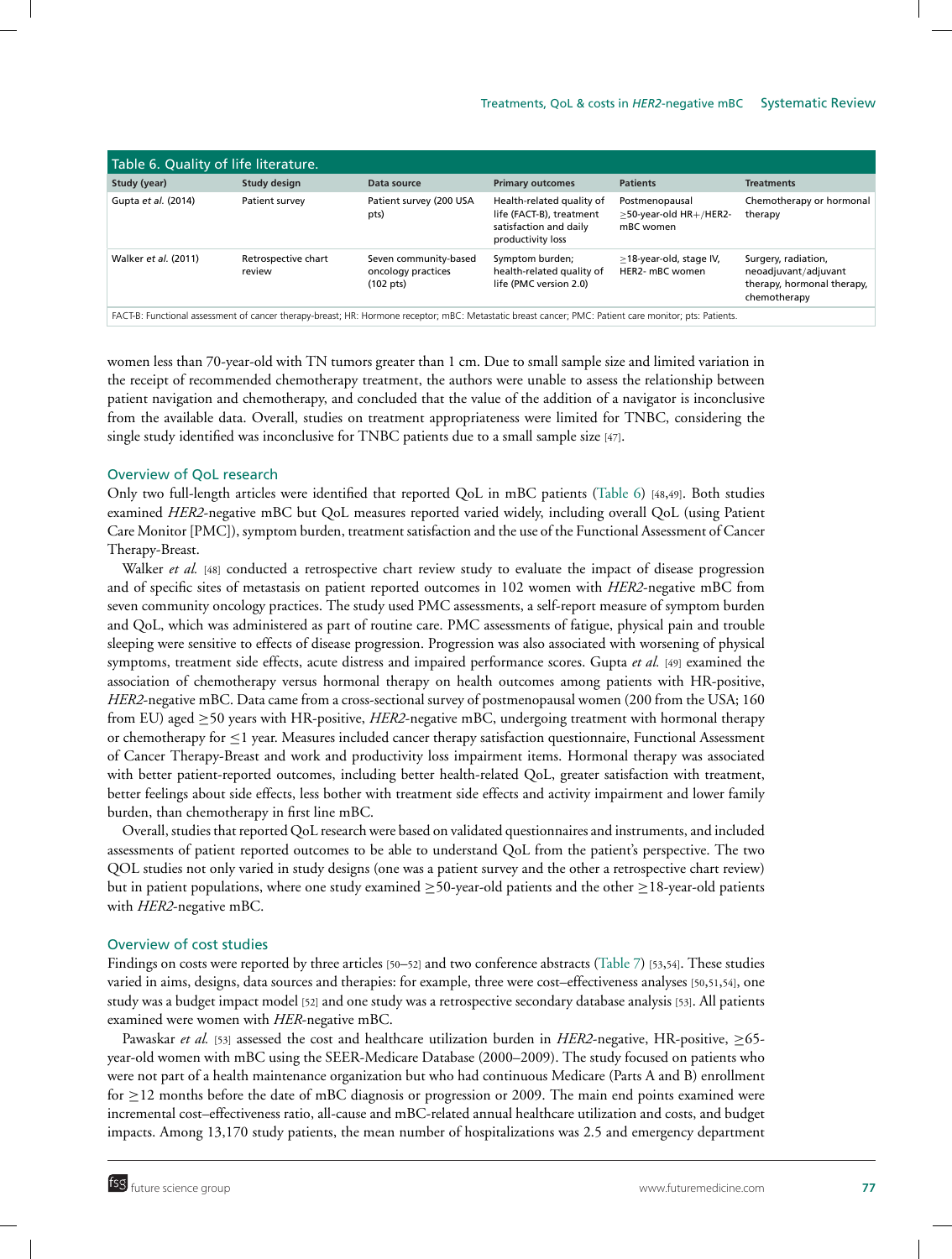### Systematic Review Parisi, Pelletier, Cherepanov & Broder

| Table 7. Cost literature.                                                                                                                                                                        |                                          |                                                                                                                                                                                                            |                                                                           |                                            |                                                                                      |  |
|--------------------------------------------------------------------------------------------------------------------------------------------------------------------------------------------------|------------------------------------------|------------------------------------------------------------------------------------------------------------------------------------------------------------------------------------------------------------|---------------------------------------------------------------------------|--------------------------------------------|--------------------------------------------------------------------------------------|--|
| Reference                                                                                                                                                                                        | Study design                             | Data source                                                                                                                                                                                                | <b>Primary outcomes</b>                                                   | <b>Patients</b>                            | <b>Treatments</b>                                                                    |  |
| Diaby et al. (2014)                                                                                                                                                                              | <b>CEA</b>                               | BOLERO-2 trial; cost from<br>the Center for Medicare<br>Services drug payment<br>table and physician fee<br>schedule (in 2013 US\$);<br>costs/use associated with<br>AEs were from published<br>literature | Incremental<br>cost-effectiveness ratio                                   | Postmenopausal<br>$HR+ / HER2$ - mBC       | Everolimus plus exemestane<br>versus exemestane alone                                |  |
| Pawaskar et al. (2013)                                                                                                                                                                           | Retrospective secondary<br>data analysis | SEER-Medicare database<br>(13,170 patients)                                                                                                                                                                | All-cause and<br>mBC-related annual<br>healthcare utilization and<br>cost | HR+/HER2- mBC women<br>aged >65 years old  | Not specified                                                                        |  |
| Refaat et al. (2014)                                                                                                                                                                             | <b>CEA</b>                               | E2100 trial; cost from the<br><b>Center for Medicare</b><br>Services drug payment<br>table and physician fee<br>schedule                                                                                   | Incremental<br>cost-effectiveness ratio                                   | HER2- mBC,<br>chemotherapy-naive,<br>women | Bevacizumab plus paclitaxel<br>versus paclitaxel alone as<br>first line chemotherapy |  |
| Xie et al. (2013)                                                                                                                                                                                | Budget impact model                      | Model input sources<br>included US Census 2010,<br>SEER, literature, WAC                                                                                                                                   | Budget impact for the<br>first year of everolimus<br>entry                | $HR+ / HER2$ - advance<br>breast cancer    | Everolimus                                                                           |  |
| Zeichner et al. (2013)                                                                                                                                                                           | <b>CEA</b>                               | Data form BOLERO-2<br>Phase III trial; costs from<br><b>Center for Medicare</b><br>Services drug payment<br>table and physician fee<br>schedule                                                            | Incremental<br>cost-effectiveness ratio                                   | Postmenopausal<br>$HR+ / HER2$ - mBC       | Everolimus plus exemestane<br>versus exemestane alone                                |  |
| AE: Adverse event; CEA: Cost-effectiveness analysis; HR: Hormone receptor; mBC: Metastatic breast cancer; SEER: Surveillance, Epidemiology and End Results; WAC: Whole sale acquisition<br>cost. |                                          |                                                                                                                                                                                                            |                                                                           |                                            |                                                                                      |  |

visits were three. Mean (standard deviation) annual all-cause costs per patient were US\$34,264 (US\$33,429), of which US\$16,397 (US\$18,284) were attributable to mBC. The authors found hospitalizations, hospital outpatient visits and physician office visits accounted for over three-quarters of total all-cause costs and 75% of mBC-related costs. Of mBC-related costs, mean (standard deviation) annual costs were US\$1442 (US\$4095) for chemotherapy, US\$1872 (US\$4086) for radiation and US\$579 (US\$1197) for hormone therapy. Xie *et al.* [52] conducted an analysis to estimate the budget impact of everolimus as the first and second treatment option after letrozole or anastrozole failure for postmenopausal women with HR-positive/*HER2*-negative advanced breast cancer. The study found that introduction of everolimus in combination with exemestane is projected to increase the pharmacy budget while reducing medical service expenditures, yielding a modest net increase of US\$522,336 in total budget for the first year from a US payer perspective. Diaby *et al.* [50] conducted a cost–effectiveness analysis (CEA) of everolimus plus exemestane versus exemestane alone for treatment of HR-positive/*HER2*-negative mBC. Using the BOLERO-2 data and costs obtained from the Center for Medicare Services drug payment table and physician fee schedule, the benefits were expressed as quality-adjusted PFS weeks and quality-adjusted progression-free years, with utilities/disutilities derived from the literature. Considering an estimated incremental cost–effectiveness ratio (ICER) of US\$265,498.5/quality-adjusted progression-free years, the authors concluded that everolimus plus exemestane is not cost-effective compared with exemestane alone. Zeichner *et al.* [54] conducted a CEA of everolimus in combination with exemestane versus exemestane alone in postmenopausal women with HRpositive/*HER2*-negative mBC, using the BOLERO-2 trial data, utilities derived from literature and costs obtained from the Center for Medicare Services drug payment table and physician fee schedule (US\$2012). The main end points and corresponding results were overall cost of US\$62,751.54 per year of PFS gained and an ICER of US\$79,376/quality-adjusted life year, and by local assessment an overall cost of US\$83,222 per year of PFS gained with an ICER of US\$108,131/quality-adjusted life year. The authors concluded that everolimus plus exemestane versus exemestane alone is cost-effective in the treatment of mBC. Refaat *et al.* [51] conducted a CEA of bevacizumab plus paclitaxel versus paclitaxel alone as first-line chemotherapy in *HER2*-negative mBC using efficacy and toxicity data from the E2100 study. This study demonstrated that, despite a significant PFS advantage, the addition of bevacizumab to paclitaxel is not cost-effective (marginal cost–effectiveness was US\$232,721) in comparison to paclitaxel given alone for the cohort of patients with *HER2*-negative mBC.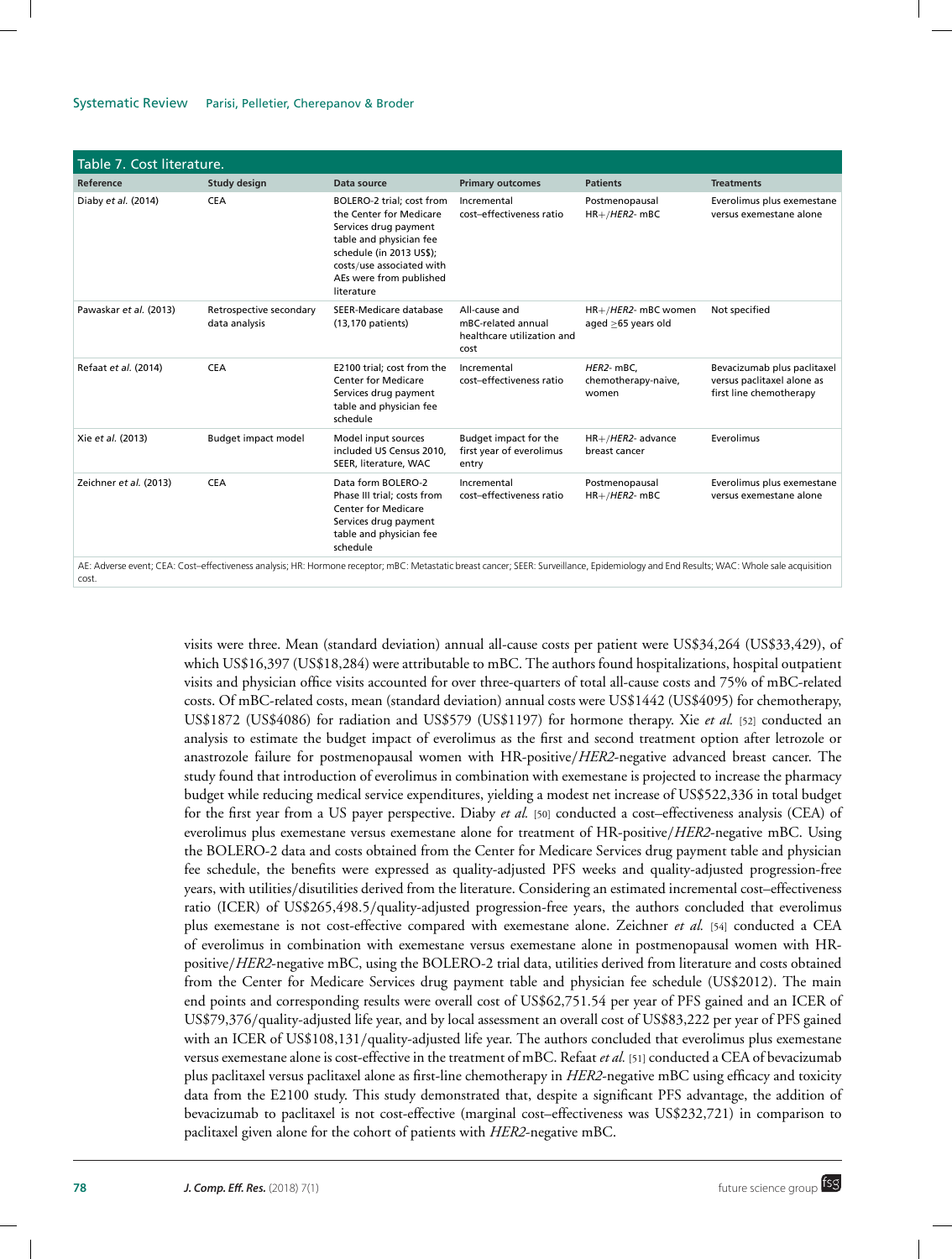Overall, the cost studies reported a variety of results in *HER2*-negative mBC patients. Most cost studies were economic models, specifically cost–effectiveness models and the most common end points were ICERs. Data were derived from a variety of sources including the published literature, clinical trials and Center for Medicare Services.

## **Discussion**

We found that the most abundant literature was on treatment patterns, followed by CER studies, and studies of costs, QoL and treatment appropriateness. The majority of studies examined patients with *HER2*-negative mBC, although specific subject inclusion criteria varied: for example, postmenopausal women, chemotherapy-naive patients, advance breast cancer patients, ≥50-year-old and ≥18-year-old patients. Only a few studies examined patients with TN mBC. Overall, this analysis found that outcomes research in mBC has increased over time, with two studies published in 2010, one in 2011, one in 2012, eight in 2013, ten in 2014, ten in 2015 and one as of January 2016. With the passage of the 21st Century Cures Act, and the FDA developing a program to evaluate the potential use of RWD in regulatory decisions, we anticipate publications using RWD for outcomes research in healthcare will continue to grow [55].

The majority of the included CER and treatment patterns studies were retrospective chart reviews (six CER and ten treatment patterns studies), others were retrospective secondary database analyses (one CER and six treatment patterns studies) and physician surveys (two treatment patterns studies). RWD sources included commercial insurance claims, SEER-Medicare and the California Cancer Registry data. 18 studies reported results in patients with *HER2*-negative mBC, and seven reported in TNBC patients. Primary end points included OS, PFS and treatment duration. In the CER studies, the most commonly reported outcomes were related to treatment duration and various survival measures (e.g., OS, PFS), reported in 71–86% of the studies. Treatment patterns studies also most commonly examined survival outcomes (61% of studies), in addition to a variety of treatment patterns or duration-related outcomes. Treatment patterns studies reported that most, but not all, patients with HRpositive/*HER2*-negative disease are treated with at least one line of endocrine therapy. Studies on QoL included specific instruments to measure patient-reported outcomes, which is an important consideration in treatment selection. The cost studies identified in this review varied widely in research objectives and methods, but consisted mostly of economic models. Finally, real-world clinical treatment patterns of endocrine therapy use indicate that there is room to improve concordance with targets recommended by guidelines for patients with HRpositive/*HER2*-negative mBC.

This study is not without limitations. Considering the increasing publication trend of RWD research in mBC over the past years, an update to the current review may be necessary in the near future. Although this was a rigorous systematic literature review on multiple broad research topics using RWD in mBC, a search of different literature databases and implementation of different search terms, search strings and timeframes may have yielded somewhat different results. Finally, as this study only focused on US data, future literature reviews should consider summarizing global findings on the topic.

#### **Conclusion**

Outcomes research in patients with *HER2*-negative mBC in the USA varies with respect to study design and objectives. Of all study designs, there was a dearth of literature on QoL, costs and treatment appropriateness in these patient populations; yet, this review suggests that as the availability of RWD has increased, the number of published CER and treatment patterns studies has also increased, and may continue to grow with the implementation of new policy programs. Given the paucity of studies on each of the topics examined in this review, it is difficult to draw summary conclusions. Research analyzing outcomes in TN mBC patients was particularly limited, indicating opportunities to generate real-world evidence in this high unmet need population.

# **Future perspective**

There is limited availability of published evidence based on RWD examining CER, treatment patterns, QoL and costs in mBC, focusing on *HER2*-negative and TN subtypes. Future research perspective in this area should encompass further real-world research in these patients.

#### Financial & competing interests disclosure

M Parisi and C Pelletier are employees of the Celgene Corporation. D Cherepanov and M Broder are employees of Partnership for Health Analytic Research, LLC a health services research company paid by the Celgene Corporation to conduct this research.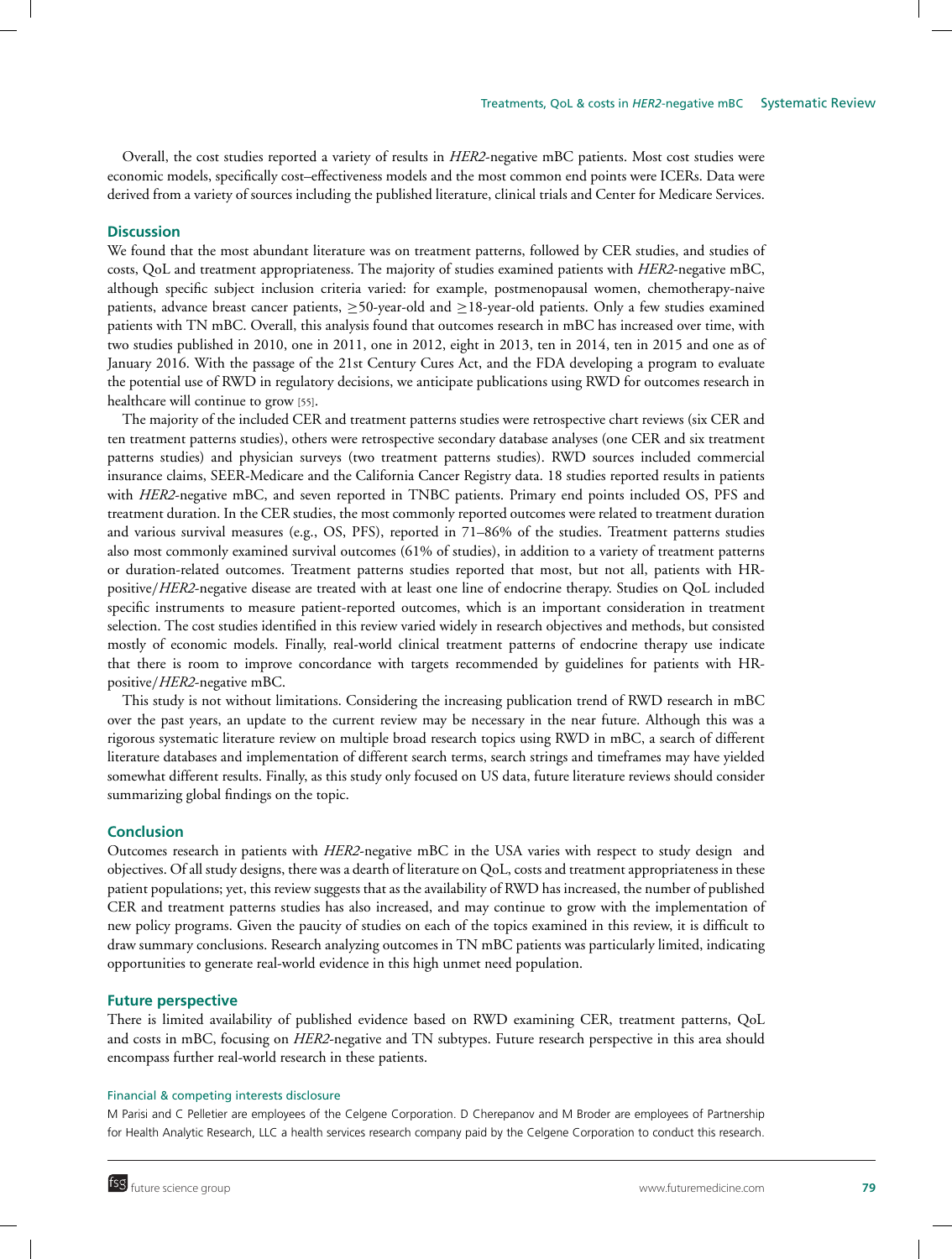Funding for this study was provided by Celgene Corporation. The authors have no other relevant affiliations or financial involvement with any organization or entity with a financial interest in or financial conflict with the subject matter or materials discussed in the manuscript apart from those disclosed.

No writing assistance was utilized in the production of this manuscript.

# Open access

This work is licensed under the Attribution-NonCommercial-NoDerivatives 4.0 Unported License. To view a copy of this license, visit http://creativecommons.org/licenses/by-nc-nd/4.0/

#### Executive summary

- With the passage of the 21st Century Cures Act in 2016 and the abundance of healthcare data collected via electronic health records and insurance claims, the potential of outcomes research in oncology using real-world data is being widely acknowledged in the USA. To better understand the extent and study characteristics of current outcomes research related to *HER2*-negative and triple-negative (TN) metastatic breast cancer (mBC), we conducted a systematic literature review to summarize the recent publications on comparative effectiveness research, treatment patterns and appropriateness, quality of life and costs in these patients.

#### **Methods**

- **We searched PubMed and four online conference databases using MeSH/keywords to identify relevant literature. Comparative effectiveness research**
- Six full length articles and one conference abstract were included; studies most commonly reported treatment duration and various survival outcomes.

#### **Treatment patterns studies**

- The greatest number of studies were found on treatment patterns (ten articles and eight conference abstracts); studies varied in both methodology and objectives.
- **Studies show that most, but not all patients, with hormone receptor (HR)-positive/HER2-negative disease are** treated with at least one line of endocrine therapy. Beyond first line, multiple regimens may be used.

#### **Treatment appropriateness & navigation research**

- - Only one study was found on treatment appropriateness; the authors of the study were unable to assess the relationship between patient navigation and chemotherapy due to small sample size.
- **Quality of life research**
- - Only two studies were identified; studies indicated that progressive disease is associated with worsening of symptoms, that symptom severity may partly depend on the organ systems affected by metastatic disease and that hormone therapy compared with chemotherapy results in better patient-reported outcomes.
- **Cost studies**
- - Five studies (three articles and two abstracts) were included and reported different results. One concluded that HR-positive/*HER2*-negative elderly women with mBC have a substantial economic burden on the Medicare system. The budget impact analyses showed that for postmenopausal patients with HR-positive/*HER2*-negative advance breast cancer and history of failed letrozole or anastrozole therapy, treatment with everolimus in combination with exemestane may result in a modest net increase in total budget from a US payer perspective. The three cost–effectiveness studies included in this review examined different end points and varied in methods.

#### **Discussion**/**conclusion**

- Outcomes research in *HER2*-negative mBC in the USA was limited, specifically among TN patients, indicating an opportunity for further research in this high unmet need population.

# **References**

Papers of special note have been highlighted as: • of interest

- 1 Siegel RL, Miller KD, Jemal A. Cancer statistics, 2016. *CA Cancer J. Clin.* 66(1), 7–30 (2016).
- 2 Clark O, Botrel TE, Paladini L, Ferreira MB. Targeted therapy in triple-negative metastatic breast cancer: a systematic review and meta-analysis. *Core Evid.* 9, 1–11 (2014).
- 3 Lin NU, Vanderplas A, Hughes ME *et al.* Clinicopathologic features, patterns of recurrence, and survival among women with triple-negative breast cancer in the National Comprehensive Cancer Network. *Cancer* 118(22), 5463–5472 (2012).
- 4 National Cancer Institute. SEER Cancer Statistics Review, 1975–2013. (2016). http://seer.cancer.gov/csr/1975 2013/
- 5 National Cancer Institute. Surveillance, Epidemiology, and End Results Program (SEER) cancer statistics factsheets: female breast cancer (2016). http://seer.cancer.gov/statfacts/html/breast.html
- 6 Redig AJ, McAllister SS. Breast cancer as a systemic disease: a view of metastasis. *J. Intern. Med.* 274(2), 113–126 (2013).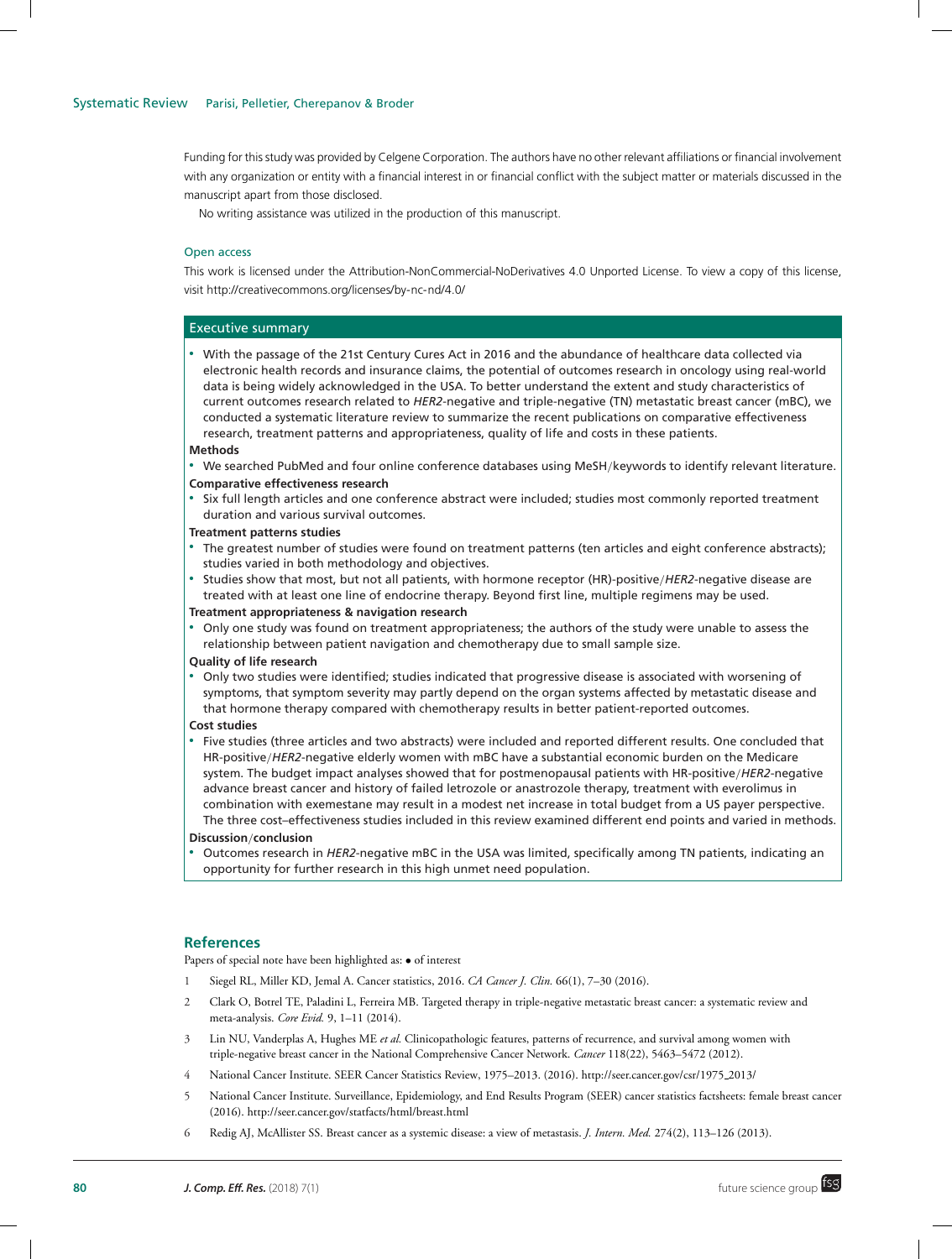- 7 O'Shaughnessy J. Extending survival with chemotherapy in metastatic breast cancer. *Oncologist* 10(Suppl. 3), 20–29 (2005).
- 8 Bauer KR, Brown M, Cress RD, Parise CA, Caggiano V. Descriptive analysis of estrogen receptor (ER)-negative, progesterone receptor (PR)-negative, and HER2-negative invasive breast cancer, the so-called triple-negative phenotype: a population-based study from the California cancer Registry. *Cancer* 109(9), 1721–1728 (2007).
- 9 Partridge AH, Rumble RB, Carey LA *et al.* Chemotherapy and targeted therapy for women with human epidermal growth factor receptor 2-negative (or unknown) advanced breast cancer: American Society of Clinical Oncology Clinical Practice Guideline. *J. Clin. Oncol.* 32(29), 3307–3329 (2014).
- 10 Rakha EA, El-Sayed ME, Green AR, Lee AHS, Robertson JF, Ellis IO. Prognostic markers in triple-negative breast cancer. *Cancer* 109, 25–32 (2007).
- 11 Yabroff KR, Lund J, Kepka D, Mariotto A. Economic burden of cancer in the United States: estimates, projections, and future research. *Cancer Epidemiol. Biomarkers Prev.* 20(10), 2006–2014 (2011).
- 12 Mariotto AB, Yabroff KR, Shao Y, Feuer EJ, Brown ML. Projections of the cost of cancer care in the United States: 2010–2020. *J. Natl Cancer Inst.* 103(2), 117–128 (2011).
- 13 Reed E, Simmonds P, Haviland J, Corner J. Quality of life and experience of care in women with metastatic breast cancer: a cross-sectional survey. *J. Pain Symptom Manage.* 43(4), 747–758 (2012).
- 14 Smith AW, Reeve BB, Bellizzi KM *et al.* Cancer, comorbidities, and health-related quality of life of older adults. *Health Care Financ. Rev.* 29(4), 41–56 (2008).
- 15 Kent EE, Malinoff R, Rozjabek HM *et al.* Revisiting the Surveillance Epidemiology and End Results Cancer Registry and Medicare Health Outcomes Survey (SEER-MHOS) linked data resource for patient-reported outcomes research in older adults with cancer. *J. Am. Geriatr. Soc.* 64(1), 186–192 (2016).
- 16 Foster TS, Miller JD, Boye ME, Blieden MB, Gidwani R, Russell MW. The economic burden of metastatic breast cancer: a systematic review of literature from developed countries. *Cancer Treat. Rev.* 37(6), 405–415 (2011).
- 17 Skrepnek GH. Health economic and outcomes research in cancer. In: *Supportive Cancer Care.* Alberts D, Lluria-Prevatt M, Kha S *et al.* (Eds). Springer International Publishing, Cham, Switzerland, 291–316 (2016).
- 18 Centers for Medicare & Medicaid Services (CMMS). Oncology care model (2017). https://innovation.cms.gov/initiatives/Oncology-Care/
- 19 U.S. National Library of Medicine at the National Institutes of Health. Health Services Research (HSR) PubMed queries (2016). www.nlm.nih.gov/nichsr/hedges/search.html
- 20 National Cancer Institute. FDA approval for everolimus (2013). www.cancer.gov/about-cancer/treatment/drugs/fda-everolimus
- 21 Evidence Partners Incorporated. DistillerSR (Version 2.0) (2015). http://systematic-review.ca
- 22 Dawood S, Broglio K, Buzdar AU, Hortobagyi GN, Giordano SH. Prognosis of women with metastatic breast cancer by HER2 status and trastuzumab treatment: an institutional-based review. *J. Clin. Oncol.* 28(1), 92–98 (2010).
- 23 Dranitsaris G, Gluck S, Faria C, Cox D, Rugo H. Comparative effectiveness analysis of monotherapy with cytotoxic agents in triple-negative metastatic breast cancer in a community setting. *Clin. Ther.* 37, 134–144 (2015).
- **Eribulin was used as a later line of therapy and was reported to have had comparable drug activity and tolerability versus other cytotoxic agents in patients with metastatic triple-negative breast cancer in a community oncology setting.**
- 24 Li N, Hao Y, Xie J *et al.* Everolimus-based therapy versus chemotherapy among patients with HR+/HER2- metastatic breast cancer: comparative effectiveness from a chart review study. *Int. J. Breast Cancer* 2015, 240750 (2015).
- 25 Li N, Hao Y, Kageleiry A *et al.* Time on treatment of everolimus and chemotherapy among postmenopausal women with HR+/HER2 metastatic breast cancer: a retrospective claims study in the US. *Curr. Med. Res. Opin.* 32(2), 385–394 (2016).
- **Analyses of large US insurance claim databases revealed that hormone receptor (HR)-positive**/**HER2-negative metastatic breast cancer (mBC) patients receiving everolimus had significantly longer time on treatment than those on chemotherapy.**
- 26 Lin PL, Hao Y, Xie J *et al.* Real-world effectiveness of everolimus-based therapy versus endocrine monotherapy and chemotherapy in patients of HR+/HER2- breast cancer with liver metastasis in the USA. *Expert Opin. Pharmacother.* 16, 2101–2111 (2015).
- 27 Xie J, Hao Y, Li N *et al.* Comparative effectiveness of everolimus-based therapy versus endocrine monotherapy among postmenopausal women with HR+/HER2- metastatic breast cancer: a retrospective chart review in community oncology practices in the US. *Curr. Med. Res. Opin.* 31, 1095–1103 (2015).
- 28 Dranitsaris G, Tripathy D, Beegle NL, Kalberer TL, Cox JD, Faria C. Real-world analysis of eribulin in metastatic breast cancer (MBC): an assessment of time to treatment failure (TTF) in a community oncology setting. Presented at: *ASCO 2013 Breast Cancer Symposium*. San Francisco, CA, USA, 7–9 September 2013.
- 29 Koshy N, Quispe D, Shi R, Mansour R, Burton GV. Cisplatin–gemcitabine therapy in metastatic breast cancer: improved outcome in triple negative breast cancer patients compared with non-triple negative patients. *Breast* 19(3), 246–248 (2010).
- 30 Li N, Hao Y, Xie J *et al.* Everolimus use and associated factors among post-menopausal women with hormonal receptor positive/human epidermal growth factor receptor 2 negative metastatic breast cancer. *Curr. Med. Res. Opin.* 31(8), 1573–1582 (2015).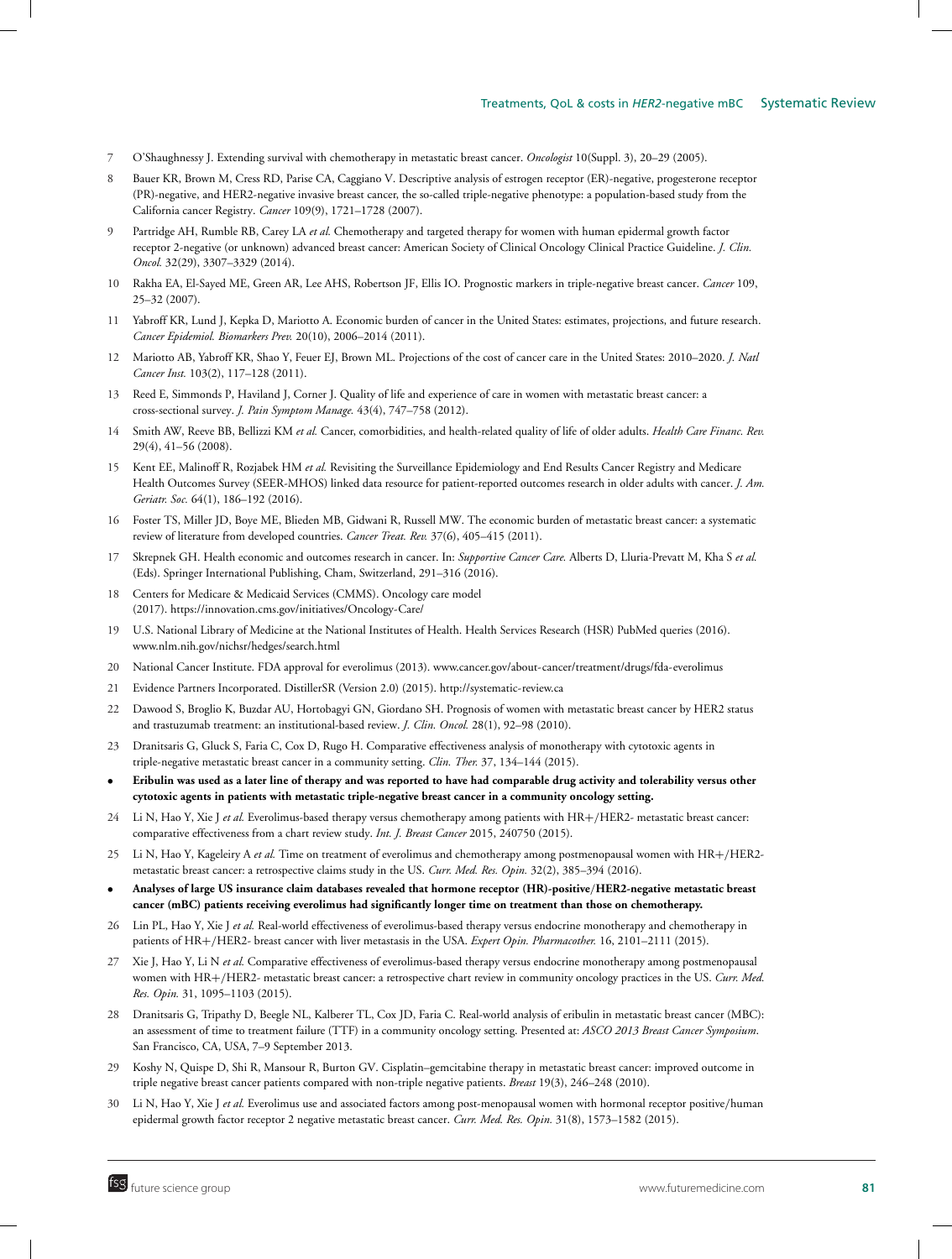- **This retrospective chart review study of community-based oncology practices indicates that in HR-positive**/**HER2-negative mBC, everolimus is used in more severe patients than endocrine therapy but in less severe patients than chemotherapy.**
- 31 Lin PL, Hao Y, Xie J *et al.* Physician experiences and preferences in the treatment of HR+/HER2- metastatic breast cancer in the United States: a physician survey. *Cancer Med.* 5(2), 209–220 (2015).
- **A survey of physicians suggested that after first-line endocrine therapy, mono- or combination-endocrine therapy was commonly used for second- and third-line treatments and chemotherapy monotherapy for third or later line treatments for HR-positive**/**HER2-negative metastatic breast cancer; efficacy was the most important factor for treatment choice.**
- 32 Macalalad AR, Hao Y, Lin PL *et al.* Treatment patterns and duration in post-menopausal women with HR+/HER2- metastatic breast cancer in the US: a retrospective chart review in community oncology practices (2004–2010). *Curr. Med. Res. Opin.*31, 263–273 (2015).
- 33 Morris PG, Murphy CG, Mallam D *et al.* Limited overall survival in patients with brain metastases from triple negative breast cancer. *Breast J.* 18, 345–350 (2012).
- 34 Seah DS, Luis IV, Macrae E *et al.* Use and duration of chemotherapy in patients with metastatic breast cancer according to tumor subtype and line of therapy. *J. Natl Compr. Canc. Netw.* 12(1), 71–80 (2014).
- 35 Swallow E, Zhang J, Thomason D, Tan RD, Kageleiry A, Signorovitch J. Real-world patterns of endocrine therapy for metastatic hormone-receptor-positive (HR+)/human epidermal growth factor receptor-2-negative (HER2-) breast cancer patients in the United States: 2002–2012. *Curr. Med. Res. Opin.* 30, 1537–1545 (2014).
- 36 Vaz-Luis I, Lin NU, Keating NL *et al.* Racial differences in outcomes for patients with metastatic breast cancer by disease subtype. *Breast Cancer Res. Treat.* 151, 697–707 (2015).
- **An analysis of Medicare data of** ≥**66-year-old women with** *de novo* **mBC indicated that patients with HER2-positive disease experienced longer median overall survival compared with HER2-negative disease; racial differences in overall survival were observed in patients with HER2-positive tumors.**
- 37 Xie J, Hao Y, Li N *et al.* Clinical outcomes among HR+/HER2- metastatic breast cancer patients with multiple metastatic sites: a chart review study in the US. *Exp. Hematol. Oncol.* 4, 31 (2015).
- 38 Zeichner SB, Herna S, Mani A *et al.* Survival of patients with de-novo metastatic breast cancer: analysis of data from a large breast cancer-specific private practice, a university-based cancer center and review of the literature. *Breast Cancer Res. Treat.* 153, 617–624  $(2015).$
- 39 Clarke CA, Chu L, Tao L *et al.* Characteristics of *de novo* metastatic breast cancer in California, 2005–2011. Presented at: *Thirty-Seventh Annual CTRC-AACR San Antonio Breast Cancer Symposium*. San Antonio, TX, USA, 9–13 December 2014.
- 40 Engel-Nitz NM, Hao Y, Gomez Rey G, Sullivan J, Willemann Rogerio J. Survival among patients with hormone receptor positive (HR+)/human epidermal growth factor receptor 2 negative (HER2-) advanced breast cancer: a real-world observational study. Presented at: *Thirty-Sixth Annual CTRC-AACR San Antonio Breast Cancer Symposium*. San Antonio, TX, USA, 10–14 December 2013.
- 41 Faria C, Jackson J, Lunacsek O, Hennenfent KL. Time to progression and time to treatment failure in patients with triple-negative metastatic breast cancer receiving eribulin mesylate in a community oncology setting. Presented at: *2014 ASCO Annual Meeting*. Chicago, IL, USA, 30 May–3 June 2014.
- 42 Hao Y, Engel-Nitz NM, Sullivan J, Henk HJ, Willemann Rogerio J, Newcomer L. Chemotherapy and endocrine therapy treatment patterns among patients with hormone receptor positive (HR+)/HER2 negative advanced breast cancer. Presented at: *Thirty-Sixth Annual CTRC-AACR San Antonio Breast Cancer Symposium*. San Antonio, TX, USA, 10–14 December 2013.
- 43 Karve S, Pawaskar M, Davis KL, Dalvi T, Deeter R. Treatment patterns and survival in elderly women with HER2-negative, hormone receptor positive metastatic breast cancer: analysis of the SEER-Medicare database. Presented at: *2013 ASCO Annual Meeting*. Chicago, IL, USA, 31 May–4 June 2013.
- 44 Krook JE, Kumar A, Fishman ML *et al.* Community use of anthracyclines in metastatic breast cancer (MBC). Presented at: *2013 ASCO Annual Meeting*. Chicago, IL, USA, 31 May–4 June 2013.
- 45 Pahuja S, McGuire K, Davidson N *et al.* [P3–11–10] Response to subsequent therapies after failure to achieve pathologic complete response (pCR) after neo-adjuvant chemotherapy (NAC) in patients (pts) with triple negative breast cancer (TNBC). Presented at: *Thirty-Seventh Annual CTRC-AACR San Antonio Breast Cancer Symposium*. San Antonio, TX, USA, 9–13 December 2014.
- 46 Patt DA, Richardson P, Rembert D, Corzo D, Chen C. Treatment of patients (pts) with HER2- metastatic breast cancer (MBC) with nab-paclitaxel (nab-P) in the clinical practice setting – results of a US oncology survey. Presented at: *2014 ASCO Annual Meeting*. Chicago, IL, USA, 30 May–3 June 2014.
- 47 Ko NY, Darnell JS, Calhoun E *et al.* Can patient navigation improve receipt of recommended breast cancer care? Evidence from the National Patient Navigation Research Program. *J. Clin. Oncol.* 32, 2758–2764 (2014).
- **Due to small sample size and limited variation in the receipt of recommended chemotherapy treatment, the authors were unable to assess the relationship between patient navigation and chemotherapy, concluding that the value of the addition of a navigator is inconclusive from available data.**
- 48 Walker MS, Hasan M, Yim YM, Yu E, Stepanski EJ, Schwartzberg LS. Retrospective study of the effect of disease progression on patient reported outcomes in HER-2 negative metastatic breast cancer patients. *Health Qual. Life Outcomes* 9, 46 (2011).